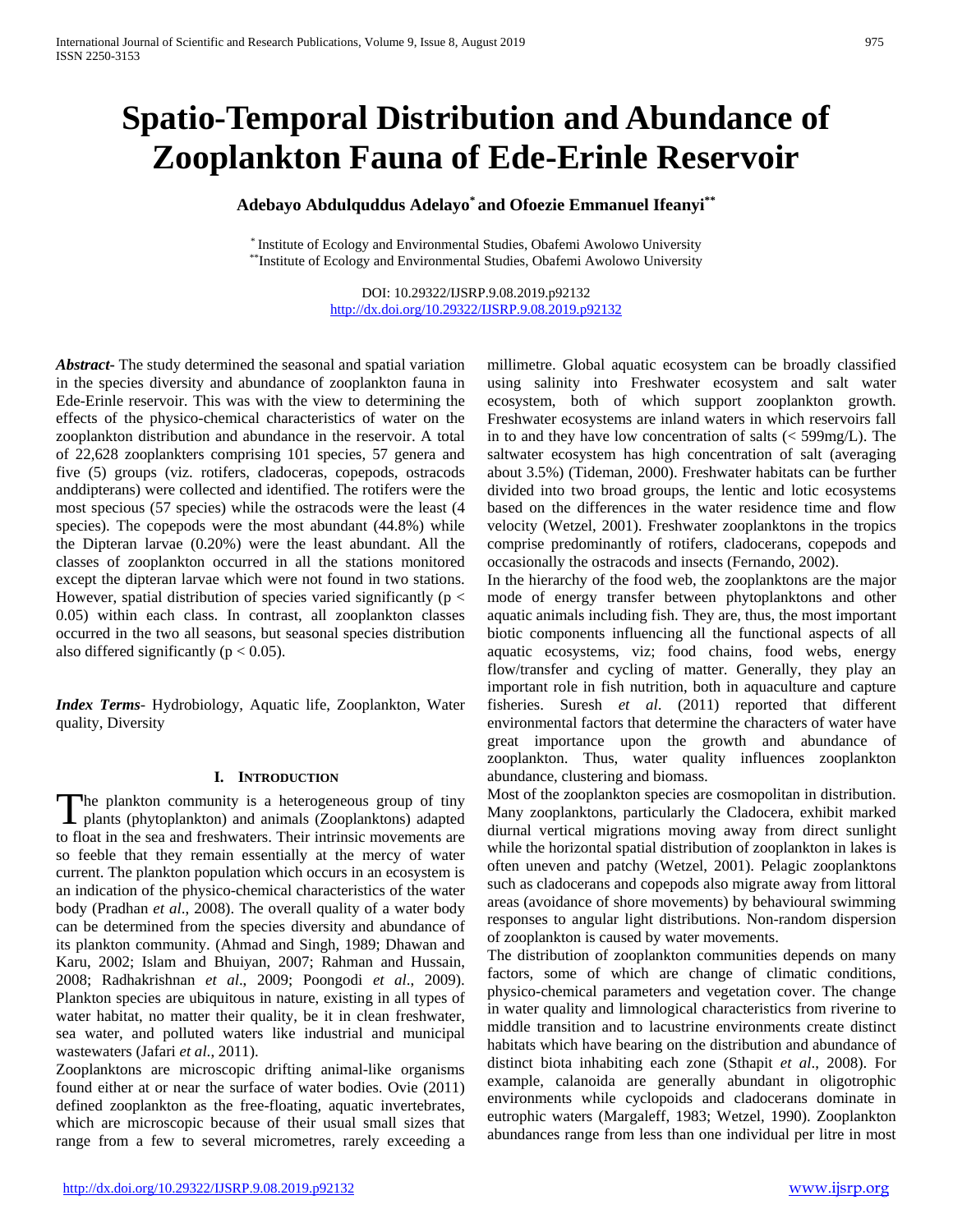oligotrophic waters to up to 500 individuals per litre in eutrophic lakes (Goldman and Horne, 1983).

Zooplankton species succession and spatial distribution result from differences in ecological tolerance to various biotic and abiotic environmental parameters (Marneffe *et al*., 1998). Studies have shown that the zooplankton community is sensitive to extreme variation in flow; thus species composition is changed and the succession of taxa is redirected after flow recession (Tavernini, 2008). This results in different timing for the emergence of rotifers, cladocerans, and copepods from the inundated dry river beds (Jenkins *et* al., 1980; Boulton, 2003). Therefore, a subdivision of diversity in hierarchical scales in stream ecosystems will result from these factors, which represent the interaction of physical and biological processes. In such water bodies, specific adaptations and strategies are important to cope with the variable and commonly extreme conditions (Seminara *et al*., 2008), and such mechanisms may lead to the spatial and temporal segregation of the zooplankton fauna.

Rotifers are potentially cosmopolitan because resting eggs are easily transferred by birds, grazing animals and the wind, and rapid parthenogenetic reproduction also makes it possible to colonize a suitable biotope (Lair, 1980; Ruttner-Kolisko, 1974; cited by Kutikova, 2002). According to Egborge (1994), the typical pattern of seasonal distribution of rotifers in Nigeria freshwater bodies is one of abundance and peaking in the dry season and low densities or total absence in the rainy season. The cladoceras are found in all sorts of freshwaters. Lakes and ponds contain much larger number of forms than rivers do. The greater number of species belongs to the littoral region, living among weeds and feeding on algae and similar organisms with a few species living near the mud. Copepoda are found in all types of waters at all latitudes (Alekseev, 2002). Most are littoral while only few are typically limnetic.

Being heterotrophic in nature, they play a key role in cycling of organic materials in an aquatic ecosystem (Gupta and Sharma, 2007). Ostracods are mainly bottom dwellers of lakes and live on detritus and dead phytoplanktons. These organisms are food of fish and benthic macroinvertebrates. They are fundamentally important in the transfer of energy and nutrient cycling in aquatic ecosystems (Stemberger and Lazorchak, 1994). Among crustaceans, cladocerans may be the best indicator for biodiversity assessment in ponds and small lakes because they are easy to identify, play a key role in food webs, and respond to environmental gradients (Jeppesen *et al*., 2000). Aside their importances in fisheries, some crustacean plankton (cyclopoids) are also ecologically important in suppressing mosquito larvae. They are also known as intermediate hosts in the transmission of many parasites, especially worms. Some pathogenic human bacteria are carried and nurtured by copepods (Alekseev, 2002).

According to Rajagopal *et al*., (2011) zooplankton plays an integral role and serves as bio-indicator and it is a well-suited tool for understanding water pollution status. Zooplankton play important role in bioremediation of heavy metals and other toxic materials, biomonitering of water pollution (Tyor *et al*., 2014) and act as biomarker for water quality assessment for fish production (Pradhan *et al*., 2008; Purushothama *et al*., 2011; Hoxmeier and Wahl, 2004). Zooplankton communities are typically diverse, occurring almost in all lakes and ponds and are

highly sensitive to environmental variation. Hence, zooplankton can speak to condition of water body and can be used to assess overall lake health.

In order to properly manage reservoirs or lakes, monitoring of zooplankton communities is needed to predictively model the ecosystem (Deborah and Robert, 2009).

# **II.RESEARCH ELABORATIONS**

# **The Study Area**

Erinle Lake is the largest of all water bodies in Osun State, Nigeria. It has many tributaries of which the major inflow rivers, Awon and Erinle, are the main sources of water. The lake basin which is about 342 km extends in width from Longitude 4° 24' E to  $4^{\circ}$  35' E and in length from Latitude  $7^{\circ}$  45' N to  $7^{\circ}$  58' N. The lake itself is located at Longitude 4° 27' E and 7° 46' N (Fig. 1). The surrounding vegetation has a mixture of savannah, light and thick forest, with scattered cultivations due to various human activities (Akinbuwa, 1999). The substratum of the lake is muddy and sandy with scattered logs of wood. The surface area is about 1.25 km (Akinbuwa, 1999); the highest depth of 7.6m was recorded during the study. The sampling points on the lake are shown in (Figure 2.1).

# **Selection and Description of Sampling Stations**

A reconnaissance survey of Ede-Erinle Reservoir was conducted to identify sampling stations based on important ecological landmarks. Eight sampling sites (Stations A-H) were established along the course of the Reservoir for investigation in this study. Four of the sampling sites (A-D) were established on the reservoir while the remaining four sampling sites (Stations E-H) were established on the two major inflows with Stations E and F located on River Erinle and Stations G and H located on River Awon. A Global positioning system (GPS) handset was used to determine the grid coordinates of the sampling sites.

# **Sample Collection**

Field collection from the sampling stations was conducted four times from September 2014 to June 2015, covering both the dry and rainy seasons. The samplings were conducted in September 2014 (rain season), December 2014 (early dry season), March 2015 (dry season) and June 2015 (early rainy season).

## **Zooplankton Sampling**

Zooplankton distribution and abundance were assessed by straining 30 L of water through a 25 cm diameter zooplankton net with a 45 μm mesh size to a concentrated volume of 30 ml. This was preserved in 4% formalin. Zooplankton species in 3 ml concentrate subsample were identified and counted under the scanning  $(x40)$  and low power  $(x100)$  magnifications. Identification was done using the descriptive keys of Akinbuwa (1999); Alekseev (2002); Brooks (1959); Edmondson (1959); Cander-Lund and Lund (1995); Durand and Lévêque 1980; Egborge (1994); Korinek (2002); Kutikova (2002); Jeje and Fernando (1982; 1986; 1991); Turner and Da Silva (1992); Victor (2002); Wilson and Yeatman (1959).

Community structure was assessed using the indices of species diversity, Simpson's dominance index (S). Abundance of each species was estimated based by multiplying the number in the final concentrate volume (30 ml for 30 Litres) by 1000 and expressed as Organism per  $m^3$  (Org/ $m^3$ ).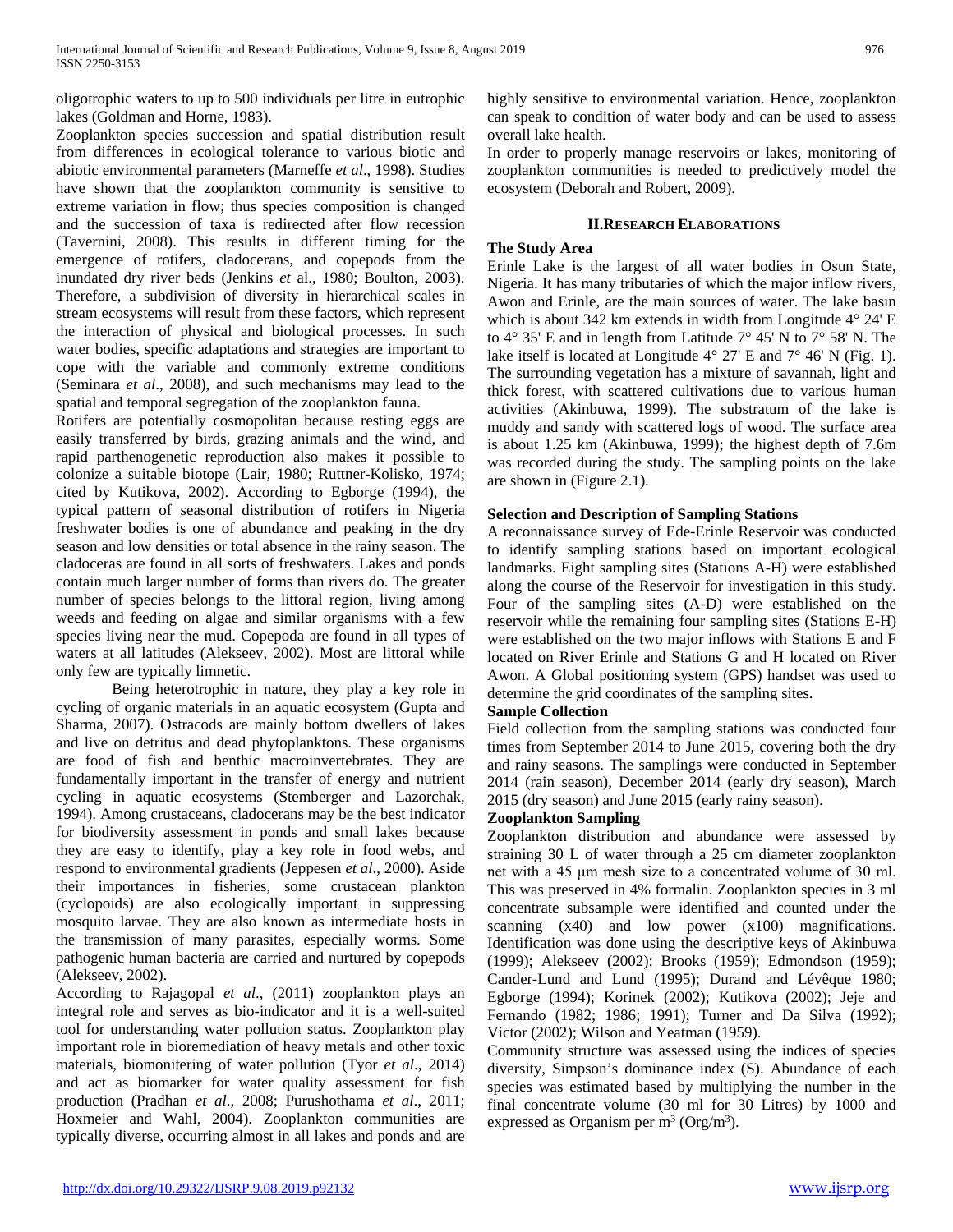International Journal of Scientific and Research Publications, Volume 9, Issue 8, August 2019 977 ISSN 2250-3153



**Figure 1: Map of study area showing sampling points**

## **Statistical Analysis of Data**

All the data obtained were subjected to appropriate statistical methods using SPSS version 17.0 software. The seasonal and spatial species diversity were analysed using Simpson's diversity index and Shannon and Weiner diversity index (H).

#### **III. RESULTS**

## **Zooplankton Species Diversity, Distribution and Abundance**

A total of 22,628 individuals of zooplankton were recovered from the samples during the study period. These comprised five groups of zooplankton species, namely cladocerans, copepods, dipterans, ostracods and rotifers. Numerically, copepods were the most dominant accounting for 41.69% of the total plankton. The dipterans were numerically, the least important accounting for only 0.20% of the plankton (Table I and Fig. 2). Zooplankton abundance in the reservoir

thus, followed the order Copepoda > Rotifera > Cladocera > Ostracoda > Diptera. The zooplanktons were present throughout the year and peaked in March (dry season) when nearly half of the plankton (49.76% (11259 Individuals)) was collected. A high species relative abundance of 31.33% was also recorded in the month of June (early rain). Abundances were comparatively low during the rainy and early dry season with species relative abundance of 7.33% and 11.58% respectively (Table II).

Using the Simpson's index of diversity  $(1 - D)$ , the zooplankton diversity was found to be high both spatially and temporally. The greatest diversity was observed among Cladocera (0.9266) and lowest in Ostracods (0.6653) (Table 4.32). Zooplankton diversity thus, followed the order Cladocera > Rotifera > Diptera > Copepoda > Ostracoda in the reservoir. Nauplii, the developmental stages of Copepoda, were the most common.



**Zooplankton Group Abundance**

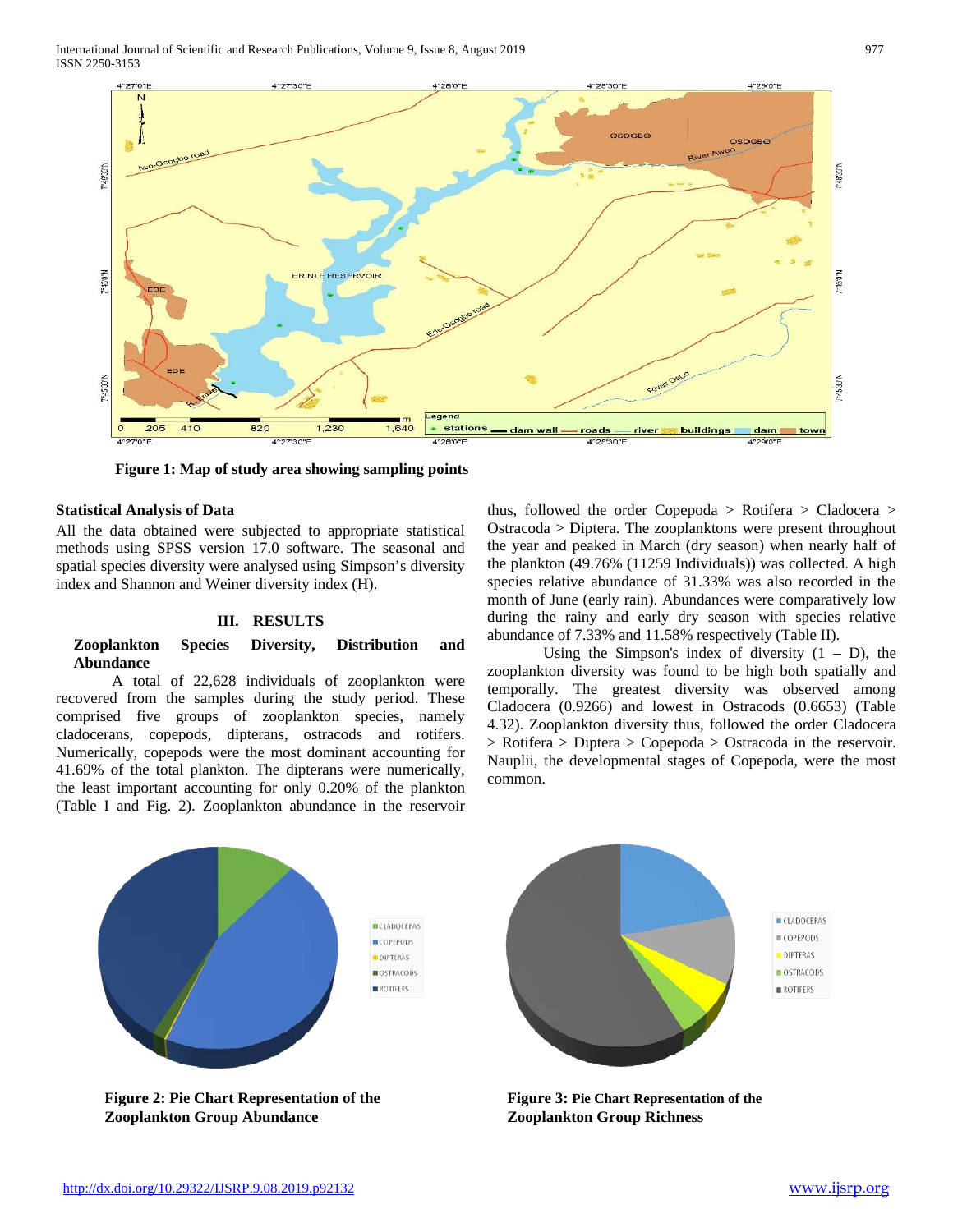| <b>Indices/Species</b>                  | <b>Cladoceras</b> | Copepods | <b>Dipteras</b> | <b>Ostracods</b> | <b>Rotifers</b> | <b>Total</b> |
|-----------------------------------------|-------------------|----------|-----------------|------------------|-----------------|--------------|
| <b>Species Richness</b>                 | 22                | 11       | 5               | $\overline{4}$   | 59              | 101          |
| Abundance                               | 2632              | 10142    | 46              | 375              | 9433            | 22628        |
| <b>Relative Abundance</b> (%)           | 11.63             | 44.82    | 0.20            | 1.66             | 41.69           | 100          |
| Dominance D $(\Sigma({}^n/_{\rm N})^2)$ | 0.07342           | 0.2531   | 0.2316          | 0.3347           | 0.09723         |              |
| Simpson_1-D                             | 0.9266            | 0.7469   | 0.7684          | 0.6653           | 0.9028          |              |
| <b>Shannon H</b>                        | 2.841             | 1.77     | 1.537           | 1.144            | 2.965           |              |
| Evenness e^H/S                          | 0.779             | 0.5335   | 0.9302          | 0.785            | 0.3287          |              |

**Table I: Zooplankton Species Richness, Diversity and Evenness in the Different Zooplankton Groups During the Study Period (September, 2014 – June, 2015).**

**Table II: Zooplankton Species Richness, Diversity and Evenness across the Seasons During the Study Period (September, 2014 – June, 2015).**

| Indices/                                  | <b>Rainy Season</b> | <b>Early Dry</b> | <b>Dry Season</b> | <b>Early Rain</b> |
|-------------------------------------------|---------------------|------------------|-------------------|-------------------|
| <b>Seasons</b>                            |                     | <b>Season</b>    |                   | <b>Season</b>     |
| <b>Species Richness</b>                   | 30                  | 60               | 69                | 74                |
| <b>Individuals</b>                        | 1659                | 2620             | 11259             | 7090              |
| <b>Relative Abundance (%)</b>             | 7.33                | 11.58            | 49.76             | 31.33             |
| Dominance D $(\Sigma({}^n/{}_{\rm N})^2)$ | 0.1039              | 0.07896          | 0.08497           | 0.09189           |
| Simpson 1-D                               | 0.8961              | 0.9210           | 0.9150            | 0.9081            |
| Shannon_H                                 | 2.688               | 3.154            | 3.121             | 3.208             |
| Evenness $e^{AH}/s$                       | 0.49                | 0.3906           | 0.3284            | 0.3343            |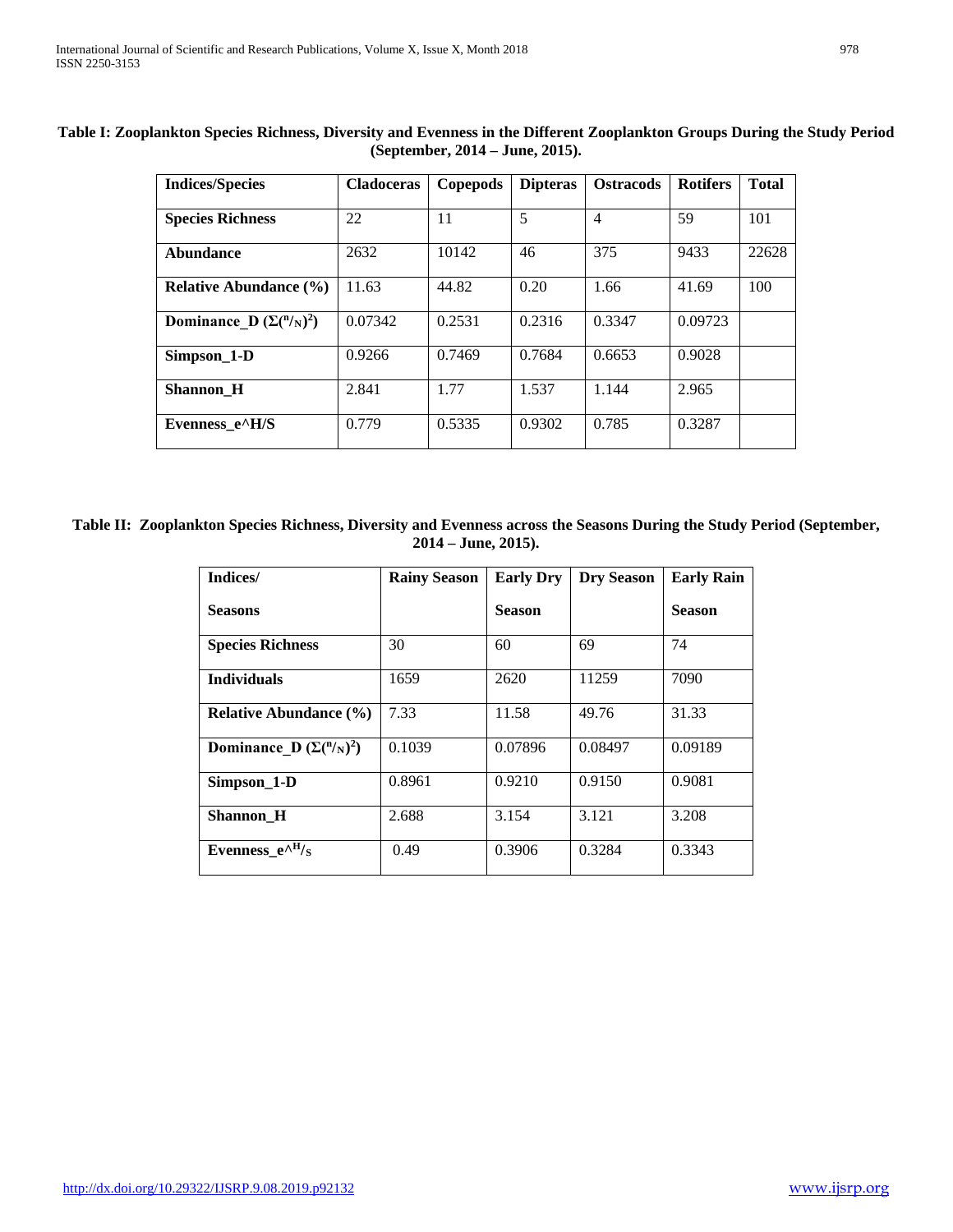| Indices/                                | <b>Station A</b> | <b>Station B</b> | $10.9$ P $3.22.0$ $3.4$<br><b>Station C</b> | <b>Station D</b> | <b>Station E</b> | <b>Station F</b> | <b>Station G</b> | <b>Station H</b> |
|-----------------------------------------|------------------|------------------|---------------------------------------------|------------------|------------------|------------------|------------------|------------------|
| <b>Station</b>                          |                  |                  |                                             |                  |                  |                  |                  |                  |
| <b>Species Richness</b>                 | 57               | 49               | 60                                          | 79               | 64               | 66               | 66               | 64               |
| <b>Abundance</b>                        | 1524             | 1329             | 3676                                        | 4030             | 2655             | 2962             | 2835             | 3617             |
| <b>Relative Abundance (%)</b>           | 6.74             | 5.87             | 16.25                                       | 17.81            | 11.73            | 13.09            | 12.53            | 15.98            |
| Dominance D $(\Sigma({}^n/_{\rm N})^2)$ | 0.05718          | 0.06257          | 0.0917                                      | 0.07351          | 0.1234           | 0.0611           | 0.05067          | 0.1284           |
| Simpson_1-D                             | 0.9428           | 0.9374           | 0.9083                                      | 0.9265           | 0.8766           | 0.9389           | 0.9493           | 0.8716           |
| <b>Shannon H</b>                        | 3.349            | 3.164            | 3.006                                       | 3.293            | 2.98             | 3.336            | 3.542            | 3.035            |
| Evenness e^H/S                          | 0.4995           | 0.483            | 0.3367                                      | 0.3407           | 0.3077           | 0.4257           | 0.5232           | 0.3249           |

**Table III: Zooplankton Species Richness, Diversity and Evenness of the Various Stations Sampled During the Study Period (September, 2014 – June, 2015).**

**Table IV: Spatio-Temporal Variations in Cladoceras Abundance in Ede-Erinle Reservoir, Osun State, Nigeria (September, 2014 – June, 2015).**

| <b>Station</b> |                | Rain               |            | Dry                |                                 | <b>Overall</b>      | <b>T-Test Value</b> | <b>P-Value</b> |
|----------------|----------------|--------------------|------------|--------------------|---------------------------------|---------------------|---------------------|----------------|
|                | <b>Min-Max</b> | <b>Mean</b> ±SD    | Min-Max    | <b>Mean</b> ±SD    | <b>Min-Max</b>                  | $Mean \pm SD$       |                     |                |
| A              | $7-47$         | $27+28.28$         | $0 - 66$   | $33+46.70$         | $0 - 66$                        | $30\pm31.70$        | $-0.155$            | 0.891          |
| B              | $0 - 48$       | $24 + 33.94$       | $7-40$     | $23.5 \pm 23.34$   | $0 - 48$                        | $23.75 \pm 23.78$   | 0.020               | 0.988          |
| C              | $0 - 70$       | $35\pm49.50$       | $0-120$    | $60\pm84.85$       | $0-120$                         | $47.5 \pm 58.52$    | $-0.360$            | 0.753          |
| D              | $3-186$        | $94.5 \pm 129.40$  | $7 - 153$  | $80 \pm 103.24$    | $3 - 186$                       | $87.25 \pm 95.94$   | 0.120               | 0.913          |
| E              | $3-147$        | $75 \pm 101.82$    | $3 - 236$  | $119.5 \pm 164.76$ | $3 - 236$                       | $97.25 \pm 114.74$  | $-0.330$            | 0.776          |
| F              | $3 - 284$      | $143.5 \pm 198.70$ | $17 - 110$ | $63.5 \pm 65.76$   | $103.5 \pm 129.36$<br>$3 - 284$ |                     | 0.540               | 0.643          |
| G              | $3 - 329$      | $166 \pm 230.52$   | 14-161     | $87.5 \pm 103.94$  | $3 - 329$                       | $126.75 \pm 152.87$ | 0.440               | 0.704          |
| H              | $3 - 375$      | $189 \pm 263.04$   | $0-190$    | $95 \pm 134.35$    | $0 - 375$                       | $142 \pm 178.958$   | 0.450               | 0.697          |
| <b>Overall</b> | $0 - 375$      | $94.25 \pm 129.90$ | $0 - 236$  | $70.25 \pm 79.67$  | $0 - 375$                       | $82.25 \pm 106.70$  | 0.630               | 0.533          |
| F              |                | 0.353              |            | 0.259              |                                 | 0.69                |                     |                |
| Sig.           |                | 0.906              |            | 0.954              |                                 | 0.68                |                     |                |

The copepods had the highest abundance among all the zooplanktons with a record value of 10,142 individuals and 44.82% relative abundance during the study period (Table I). The dominant copepods were the nauplii (developmental stages; with approximately 45.13% of the total copeopods)*, Diacyclops thomasi, Megacyclops viridis, Metacyclops minutus, Mesocyclops edax, Thermocyclops ermini,* and *Diaptomus* sp. Overall, the number of copepods collected ranged from 50 to 1123 with a mean of  $316.94 \pm 295.71$  Organisms/m<sup>3</sup> (Table V). There was no significant difference in the abundance of organism temporally.

The abundance of diptera recorded at Ede-Erinle Reservoir during the study period ranged from 0-7 and the dominant species discovered was the chironomid larvae. The diptera had the least relative abundance 0.20% in Ede-Erinle reservoir during the study period (Table I). Overall, there was no spatial significant distribution ( $p > 0.05$ ) in the number of dipteras in the reservoir during the study period. Station A and G had significantly the highest number of species among all stations investigated. Conversely, seasonal distribution was significantly different ( $p < 0.05$ ) (Table VI).

As shown in Table VII, the population and abundance of ostracoda was generally low with *Cyclocyprispubera* (having a 75% occurrence (Table IX) and *Cyclocyprisserena* being the dominant species. The relative abundance of ostracods during the study period was low (1.66%) (Table I). The study revealed that the highest number was recorded in station F (26  $+$  47.45 Organisms/m<sup>3</sup>) and lowest in station H  $(5.00 + 10.00)$ organisms/m<sup>3</sup>), although no significant spatial distribution was observed ( $p > 0.05$ ) (Table VII). Temporally, ostracod species were not found in some stations during the rainy season and overall number collected during this season '(4.5  $\pm$  9.702 organisms/m<sup>3</sup>) was significantly lower than number collected during the dry season  $(18.94 \pm 24.365 \text{ organisms/m}^3)$ .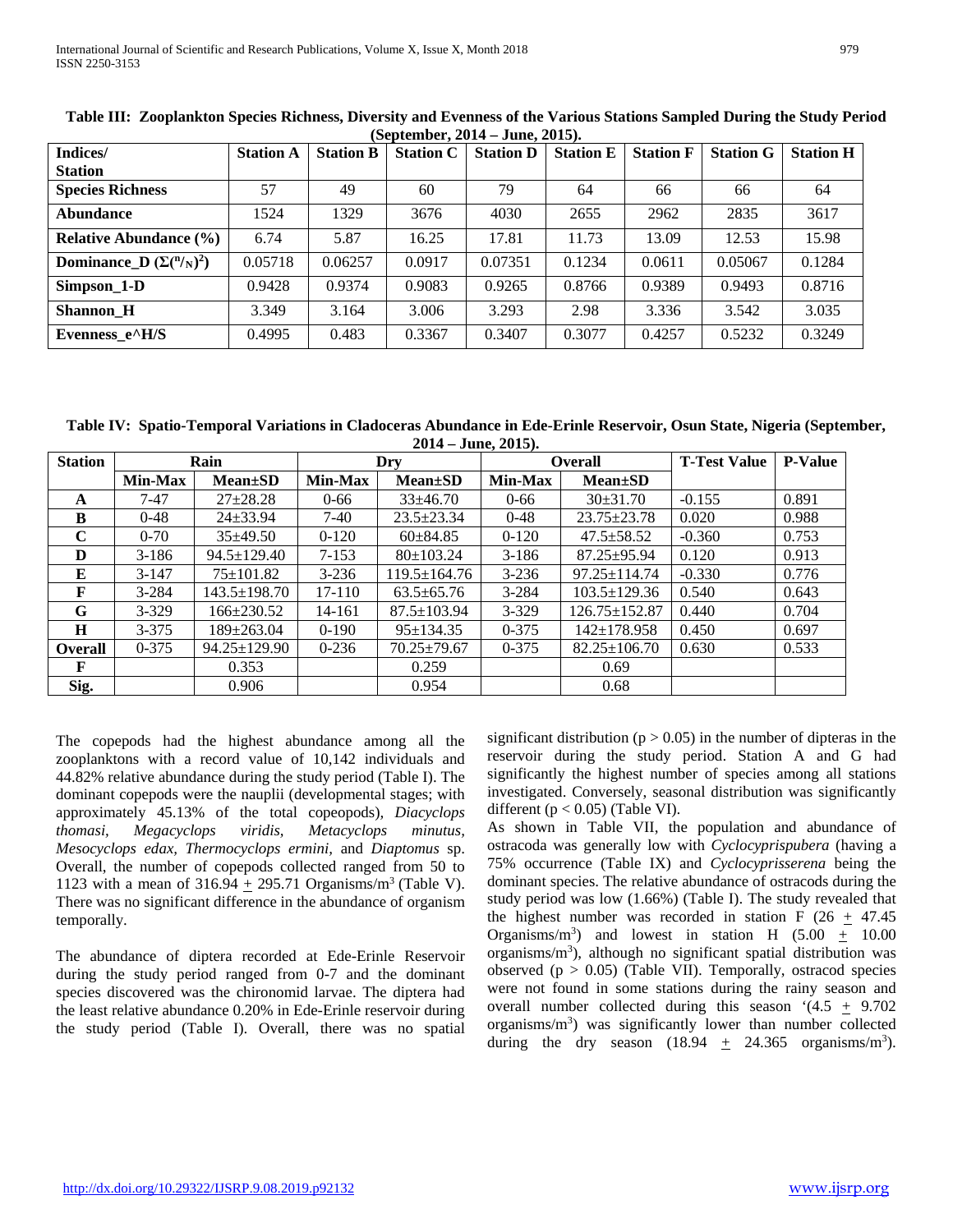| <b>Station</b> |                | Rain                |                | Dry                 |                              | <b>Overall</b>      | <b>T-Test Value</b> | <b>P-Value</b> |
|----------------|----------------|---------------------|----------------|---------------------|------------------------------|---------------------|---------------------|----------------|
|                | <b>Min-Max</b> | <b>Mean</b> ±SD     | <b>Min-Max</b> | $Mean \pm SD$       | <b>Min-Max</b>               | <b>Mean</b> ±SD     |                     |                |
| A              | 77-174         | $125.5 \pm 68.59$   | 63-240         | $151.5 \pm 125.16$  | 63-240                       | $138.5 \pm 83.76$   | $-0.258$            | 0.893          |
| B              | 79-140         | $109.5 \pm 43.13$   | 103-257        | $180 \pm 108.89$    | 79-257                       | $144.75 \pm 78.93$  | $-0.850$            | 0.484          |
| C              | 97-512         | $304.5 \pm 293.45$  | 143-539        | $341 \pm 280.01$    | 97-539                       | 322.75±235.13       | $-0.130$            | 0.910          |
| D              | 96-693         | $394.5 + 422.14$    | 97-737         | $417 + 452.55$      | 96-737                       | $405.75 \pm 357.54$ | $-0.050$            | 0.964          |
| E              | 96-697         | 396.5±424.97        | 60-597         | 328.5±379.72        | 60-697                       | $362.5 \pm 331.36$  | 0.170               | 0.882          |
| F              | 76-425         | $250.5 \pm 246.78$  | 96-597         | 346.5±354.26        | 76-597<br>$298.5 \pm 255.35$ |                     | $-0.310$            | 0.783          |
| G              | 72-636         | $354 \pm 398.81$    | 97-523         | $310\pm301.23$      | 72-636                       | $332 \pm 289.67$    | 0.130               | 0.912          |
| H              | 97-853         | $475 \pm 534.57$    | 50-1123        | 586.5±758.73        | 50-1123                      | $530.75 \pm 539.71$ | $-0.170$            | 0.881          |
| <b>Overall</b> | 72-853         | $301.25 \pm 282.74$ | 50-1123        | $332.63 \pm 316.62$ | 50-1123                      | $316.94 \pm 295.71$ | 0.296               | 0.770          |
| F              |                | 0.319               |                | 0.242               |                              | 0.728               |                     |                |
| Sig.           |                | 0.925               |                | 0.961               |                              | 0.650               |                     |                |

| Table V: Spatio-Temporal Variations in Copepod Abundance in Ede-Erinle Reservoir, Osun State, Nigeria (September, 2014 |  |
|------------------------------------------------------------------------------------------------------------------------|--|
| – June, 2015).                                                                                                         |  |

**Table VI: Spatio-Temporal Variations in Dipteras Abundance in Ede-Erinle Reservoir, Osun State, Nigeria (September, 2014 – June, 2015).**

|                |                |                 | $0$ and $\sim$ $\sim$ $\sim$ |                 |                            |                          |                     |                |
|----------------|----------------|-----------------|------------------------------|-----------------|----------------------------|--------------------------|---------------------|----------------|
| <b>Station</b> |                | Rain            |                              | Drv             |                            | <b>Overall</b>           | <b>T-Test Value</b> | <b>P-Value</b> |
|                | <b>Min-Max</b> | $Mean \pm SD$   | <b>Min-Max</b>               | $Mean \pm SD$   | Min-Max                    | $Mean \pm SD$            |                     |                |
| A              |                |                 |                              |                 |                            | $\overline{\phantom{a}}$ |                     |                |
| B              |                |                 | $3-6$                        | $4.50 \pm 2.12$ | $0 - 6$                    | $2.25 \pm 2.87$          | $-3.000$            | 0.095          |
| $\mathbf C$    |                |                 | $0 - 3$                      | $1.50 \pm 2.12$ | $0 - 3$                    | $0.75 \pm 1.50$          | $-1.000$            | 0.423          |
| D              | $0 - 3$        | $1.50 \pm 2.12$ |                              |                 | $0 - 3$<br>$0.75 \pm 1.50$ |                          | 1.000               | 0.423          |
| E              | $0 - 3$        | $1.50 \pm 2.12$ | $0 - 3$                      | $1.50 \pm 2.12$ | $0 - 3$                    | $1.50 \pm 1.73$          |                     |                |
| F              | $0 - 3$        | $1.50 \pm 2.12$ | $0 - 3$                      | $1.50 \pm 2.12$ | $0 - 3$<br>$1.50 \pm 1.73$ |                          |                     |                |
| G              |                |                 |                              |                 | $\overline{\phantom{a}}$   |                          |                     |                |
| H              | $0 - 6$        | $3.00\pm4.24$   | $6 - 7$                      | $6.50 \pm 0.71$ | $0 - 7$                    | $4.75 \pm 3.20$          | $-1.151$            | 0.369          |
| <b>Overall</b> | $0 - 6$        | $0.94 \pm 1.81$ | $0 - 7$                      | $1.94 \pm 2.54$ | $0 - 7$                    | $1.44 \pm 2.23$          | $-1.283$            | 0.209          |
| F              |                | 0.633           |                              | 4.846           |                            | 2.635                    |                     |                |
| Sig.           |                | 0.72            |                              | 0.021           |                            | 0.036                    |                     |                |

Rotifera had the richest and second most abundant class of the zooplanktons in Ede-Erinle reservoir during the study period. Its relative abundance was 41.69%) (Table I) and the dominant species included *Brachionus dimitiatus, Brachionus angularis, Brachionus calyciflorus, Asplanchna priodonta, Anuraeopsis navicula, Brachionus budapestinensis, Anuraeopsis fissa,* and *Keratella cochlearis*. Spatially, station

B had the lowest number of species while Station C had the highest, but the difference was significant ( $p > 0.05$ ) (Table VIII). However, seasonal distribution was significantly different ( $p < 0.05$ ). The highest mean abundance occurred during the dry season  $(443.5 + 451.752 \text{ Organisms/m}^3)$  and the lowest in the rainy season  $(145.88 + 71.054$  Organisms/m<sup>3</sup>).

| Table VII: Spatio-Temporal Variations in Ostracodas Abundance in Ede-Erinle Reservoir, Osun State, Nigeria (September, |
|------------------------------------------------------------------------------------------------------------------------|
| $2014 - June. 2015$ .                                                                                                  |

| <b>Station</b> |                | Rain          |          | Dry               |                               | <b>Overall</b>    | <b>T-Test</b> | <b>P-Value</b> |
|----------------|----------------|---------------|----------|-------------------|-------------------------------|-------------------|---------------|----------------|
|                |                |               |          |                   |                               |                   | <b>Value</b>  |                |
|                | <b>Min-Max</b> | $Mean \pm SD$ | Min-Max  | $Mean \pm SD$     | Min-Max<br><b>Mean</b> ±SD    |                   |               |                |
| A              |                |               | $0 - 40$ | $20 \pm 28.28$    | $0 - 40$                      | $10.00 \pm 20.00$ | $-1.000$      | 0.423          |
| B              | -              |               | $10-13$  | $11.5 \pm 2.12$   | $0-13$                        | $5.75 \pm 6.75$   | $-7.670$      | 0.017          |
| C              |                |               | $7-40$   | $23.5 \pm 23.34$  | $0 - 40$                      | $11.75 \pm 19.12$ | $-1.420$      | 0.290          |
| D              | $3 - 23$       | $13+14.14$    | 13-23    | $18 + 7.07$       | $3 - 23$<br>$15.5 + 9.57$     |                   | $-0.450$      | 0.698          |
| E              | $3 - 33$       | $18 + 21.21$  | $0-13$   | $6.5 \pm 9.19$    | $12.25 \pm 14.91$<br>$0 - 33$ |                   | 0.700         | 0.555          |
| F              |                |               | $7-97$   | $52 \pm 63.64$    | $0 - 97$                      | $26 + 47.45$      | $-1.160$      | 0.367          |
| G              | $0 - 10$       | $5 + 7.07$    | $0 - 20$ | 10±14.14          | $0 - 20$                      | $7.5 + 9.57$      | $-0.450$      | 0.698          |
| H              |                |               | $0-20$   | 10±14.14          | $0-20$                        | $5.00 \pm 10.00$  | $-1.000$      | 0.423          |
| <b>Overall</b> | $0 - 33$       | $4.5 + 9.70$  | $0-97$   | $18.94 \pm 24.36$ | $0-97$                        | $11.72 \pm 19.66$ | $-2.200$      | 0.035          |
| F              |                | 0.781         |          | 0.471             |                               | 0.441             |               |                |
| Sig.           |                | 0.622         |          | 0.832             |                               | 0.867             |               |                |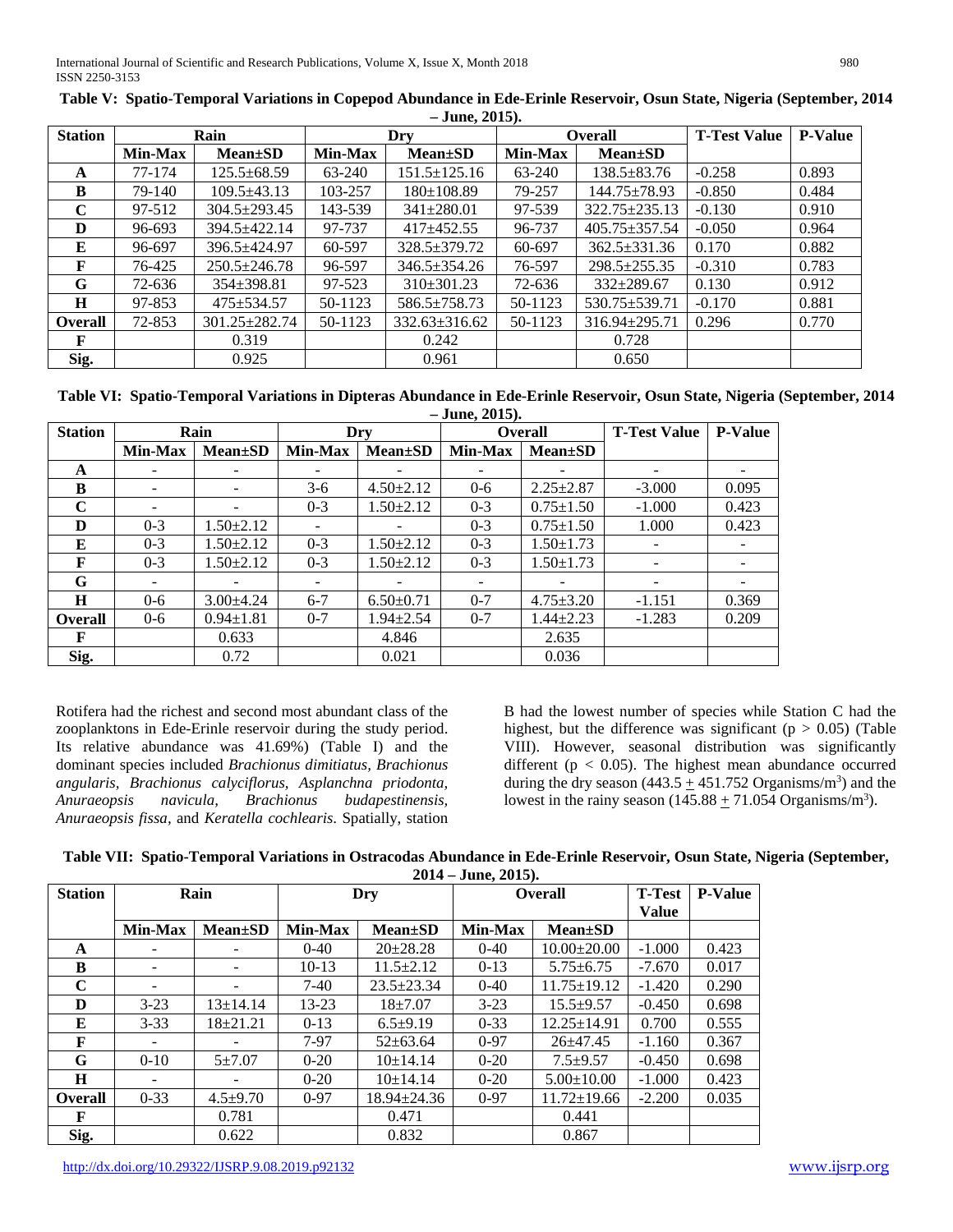| <b>Station</b> |                | <b>RAIN</b>        |           | <b>DRY</b>         |                          | <b>OVERALL</b>      | t-test value | <b>P-value</b> |
|----------------|----------------|--------------------|-----------|--------------------|--------------------------|---------------------|--------------|----------------|
|                | <b>Min-Max</b> | $Mean \pm SD$      | Min-Max   | $Mean \pm SD$      | <b>Min-Max</b>           | <b>Mean</b> ±SD     |              |                |
| A              | 73-185         | $129 \pm 79.20$    | 7-542     | $274.5 \pm 378.30$ | 7-542                    | 201.75±238.44       | $-0.523$     | 0.648          |
| B              | 93-171         | $132 \pm 55.15$    | 80-279    | $179.5 \pm 140.71$ | 80-279                   | 155.75±91.47        | $-0.440$     | 0.700          |
| C              | 73-272         | $172.5 \pm 140.71$ | 237-1563  | $900 \pm 937.62$   | 73-1563                  | 536.25±689.98       | 1.090        | 0.391          |
| D              | 146-218        | $182 \pm 50.91$    | 224-1405  | $814.5 + 835.09$   | 146-1405                 | 498.25±605.54       | $-1.070$     | 0.387          |
| E              | 56-202         | 129±103.24         | 105-398   | $251.5 \pm 207.18$ | 56-398                   | $190.25 \pm 151.21$ | $-0.750$     | 0.532          |
| F              | 34-132         | $83 \pm 69.30$     | 346-732   | 539±272.94         | 34-732<br>$311\pm309.43$ |                     | $-2.290$     | 0.149          |
| G              | 126-190        | 158±45.26          | 308-346   | $327 \pm 26.87$    | 126-346                  | $242.5 \pm 102.19$  | $-4.540$     | 0.045          |
| H              | 110-253        | $181.5 \pm 101.12$ | $7 - 517$ | $262 \pm 360.62$   | $7 - 517$                | $221.75 \pm 221.18$ | $-0.300$     | 0.790          |
| Overall        | 34-272         | $145.88 \pm 71.05$ | 7-1563    | $443.5 \pm 451.75$ | 7-1563                   | 294.69±352.21       | $-2.600$     | 0.014          |
| F              |                | 0.213              |           | 0.606              |                          | 0.628               |              |                |
| Sig.           |                | 0.972              |           | 0.739              |                          | 0.728               |              |                |

| Table VIII: Spatio-Temporal Variations in Rotiferas Abundance in Ede-Erinle Reservoir, Osun State, Nigeria (September, |
|------------------------------------------------------------------------------------------------------------------------|
| $2014 - June, 2015$ .                                                                                                  |

# **Table IX: Species Composition, Richness, Occurrence and % Frequency of Occurrence of Zooplanktons in Ede-Erinle Reservoir, Osun State, Nigeria (September, 2014 – June, 2015). (+ = Presence, - = Absence of Zooplanktons)**

|                   | <b>Species Composition</b>          | $\mathbf{A}$             | $\bf{B}$  | $\mathbf C$              | D         | $\bf{E}$       | $\mathbf F$      | G                | H                   | <b>OCCURENCE</b>        | % FREQUENCY |
|-------------------|-------------------------------------|--------------------------|-----------|--------------------------|-----------|----------------|------------------|------------------|---------------------|-------------------------|-------------|
| <b>CLADOCERAS</b> | Diaphanosoma excisum                | $^{+}$                   |           | $\sim$                   | $^{+}$    |                | ÷,               | $^{+}$           | $+$                 | 4                       | 50          |
|                   | Moina micrura                       | $\overline{\phantom{a}}$ |           | $+$                      | $^{+}$    | $+$            | $^{+}$           | $^{+}$           | $+$                 | 6                       | 75          |
|                   | Daphnia magna                       | $\frac{1}{2}$            |           |                          | $\ddot{}$ | $+$            | $+$              | $+$              | $^{+}$              | 5                       | 62.5        |
|                   | Diaphanosoma brachyurum             | $+$                      | $^{+}$    | $\bar{\phantom{a}}$      | $^{+}$    | $^{+}$         | $^{+}$           | $^{+}$           | $+$                 | $\boldsymbol{7}$        | 87.5        |
|                   | Daphnia pulex                       | $^{+}$                   |           | $\blacksquare$           | ÷         | $^{+}$         |                  | $^{+}$           | $^{+}$              | $\sqrt{5}$              | 62.5        |
|                   | Daphnia longiremis                  | $^{+}$                   | $^{+}$    | $+$                      |           |                | $^{+}$           |                  | $+$                 | 5                       | 62.5        |
|                   | Daphnia middendorffiana             |                          | $\ddot{}$ | $+$                      | $+$       | $^{+}$         | $^{+}$           | $^{+}$           | $+$                 | $\overline{7}$          | 87.5        |
|                   | Simocephalus sp                     | $\frac{1}{2}$            |           | $\frac{1}{2}$            | $^{+}$    | $\overline{a}$ | $\ddot{}$        | $\ddot{}$        | $^{+}$              | $\overline{4}$          | 50          |
|                   | Daphnia longispina                  | $\blacksquare$           | L,        | $\blacksquare$           | $^{+}$    | $+$            | $^{+}$           | $^{+}$           | $+$                 | 5                       | 62.5        |
|                   | Chydorus sphaericus                 | $\overline{\phantom{a}}$ |           | $\blacksquare$           | $^{+}$    | $^{+}$         | $\boldsymbol{+}$ | $^{+}$           | $+$                 | 5                       | 62.5        |
|                   | Ceriodaphnia lacustris              | $\overline{\phantom{a}}$ |           | $\overline{\phantom{a}}$ | ۳         | $+$            |                  | $\ddot{}$        | $+$                 | 3                       | 37.5        |
|                   | <b>Bosminia</b> longirostris        | $^{+}$                   | $^{+}$    | $\overline{+}$           | $^{+}$    | $^{+}$         | $\! + \!$        | $^{+}$           | $+$                 | $\bf 8$                 | 100         |
|                   | Daphnia parvula                     | $\overline{a}$           | $^{+}$    | $^{+}$                   | $\ddot{}$ | $+$            | $^{+}$           | $\ddot{+}$       | $+$                 | $\boldsymbol{7}$        | 87.5        |
|                   | Diaphanosoma sarsi                  | $^{+}$                   |           | $+$                      | $^{+}$    | $+$            | $^{+}$           | $+$              | $+$                 | $\tau$                  | 87.5        |
|                   | Simocephalus vetulus                | $\blacksquare$           | $+$       | $+$                      | $^{+}$    | $^{+}$         | $^{+}$           | $^{+}$           | $+$                 | $\boldsymbol{7}$        | 87.5        |
|                   | Scapholebris mucronata              | $\overline{\phantom{a}}$ | $\ddot{}$ | $+$                      | $\ddot{}$ | $+$            | $^{+}$           | $^{+}$           | $+$                 | $\boldsymbol{7}$        | 87.5        |
|                   | Holopedium gibberum                 | $\overline{\phantom{a}}$ |           | $\bar{\phantom{a}}$      | $^{+}$    | $^{+}$         | $^{+}$           | $^{+}$           | $+$                 | 5                       | 62.5        |
|                   | Ceriodaphnia reticulata             | $\Box$                   | ÷,        | $\equiv$                 | $+$       | $+$            | $^{+}$           | $\ddot{+}$       | $\overline{a}$      | $\overline{\mathbf{4}}$ | 50          |
|                   | Pseudoevadne tergestina             | $\blacksquare$           |           | $\blacksquare$           | $^{+}$    | $+$            | $+$              | $+$              | $+$                 | 5                       | 62.5        |
|                   | Polyphemus pediculus                | $^{+}$                   | $+$       | $+$                      | $^{+}$    | $+$            | $^{+}$           | $^{+}$           | $+$                 | $\,8\,$                 | 100         |
|                   | Podon intermedius                   | $\blacksquare$           | $^{+}$    | $^{+}$                   | ÷,        | $\overline{a}$ | ÷,               | ÷,               | $\bar{\phantom{a}}$ | $\sqrt{2}$              | 25          |
|                   | Alona affinis                       | $^{+}$                   |           | $+$                      | $^{+}$    | L.             | $\overline{a}$   |                  | $\blacksquare$      | 3                       | 37.5        |
| <b>COPEPODS</b>   | Diaptomus sp                        | $\overline{\phantom{a}}$ | $^{+}$    | $^{+}$                   | $+$       | $^{+}$         | $\boldsymbol{+}$ | $^{+}$           | $+$                 | $\,8\,$                 | 100         |
|                   | Metacyclops minutus                 | $^{+}$                   | $^{+}$    | $+$                      | $+$       | $+$            | $^{+}$           | $\ddot{}$        | $+$                 | $\,8\,$                 | 100         |
|                   | Eudiaptomus gracilis                | $\! + \!$                | $^{+}$    | $\boldsymbol{+}$         | $^{+}$    | ÷,             | ÷,               | $^{+}$           | $\bar{\phantom{a}}$ | 5                       | 62.5        |
|                   | Thermocyclops consimilis            | $\boldsymbol{+}$         | $^{+}$    | $+$                      | $^{+}$    | $+$            | $\boldsymbol{+}$ | $^{+}$           | $+$                 | $\,$ 8 $\,$             | 100         |
|                   | $\overline{Me}$ socyclops leuckarti | $\overline{a}$           |           | $\sim$                   | $^{+}$    |                | L.               | $^{+}$           | $+$                 | 3                       | 37.5        |
|                   | Nauplius                            | $^{+}$                   | $+$       | $+$                      | $\ddot{}$ | $^{+}$         | $^{+}$           | $^{+}$           | $^{+}$              | $\,8\,$                 | 100         |
|                   | Diacyclops thomasi                  | $+$                      | $^{+}$    | $+$                      | $+$       | $+$            | $\! + \!$        | $+$              | $+$                 | $\bf 8$                 | 100         |
|                   | Megacyclops viridis                 | $^{+}$                   | $^{+}$    | $+$                      | $^{+}$    | $+$            | $^{+}$           | $\boldsymbol{+}$ | $+$                 | $\,$ 8 $\,$             | 100         |
|                   | Thermocyclops ermini                | $^{+}$                   | $^{+}$    | $+$                      | $^{+}$    | $^{+}$         | $\boldsymbol{+}$ | $^{+}$           | $^{+}$              | $\,$ 8 $\,$             | 100         |
|                   | Cyclops scutifer                    | $\overline{a}$           |           | $+$                      | $^{+}$    | $+$            | $^{+}$           | $^{+}$           | $+$                 | $\boldsymbol{6}$        | 75          |
|                   | Mesocyclops edax                    | $^{+}$                   | $^{+}$    | $\overline{+}$           | $+$       | $^{+}$         | $^{+}$           | $^{+}$           | $+$                 | $\,8\,$                 | 100         |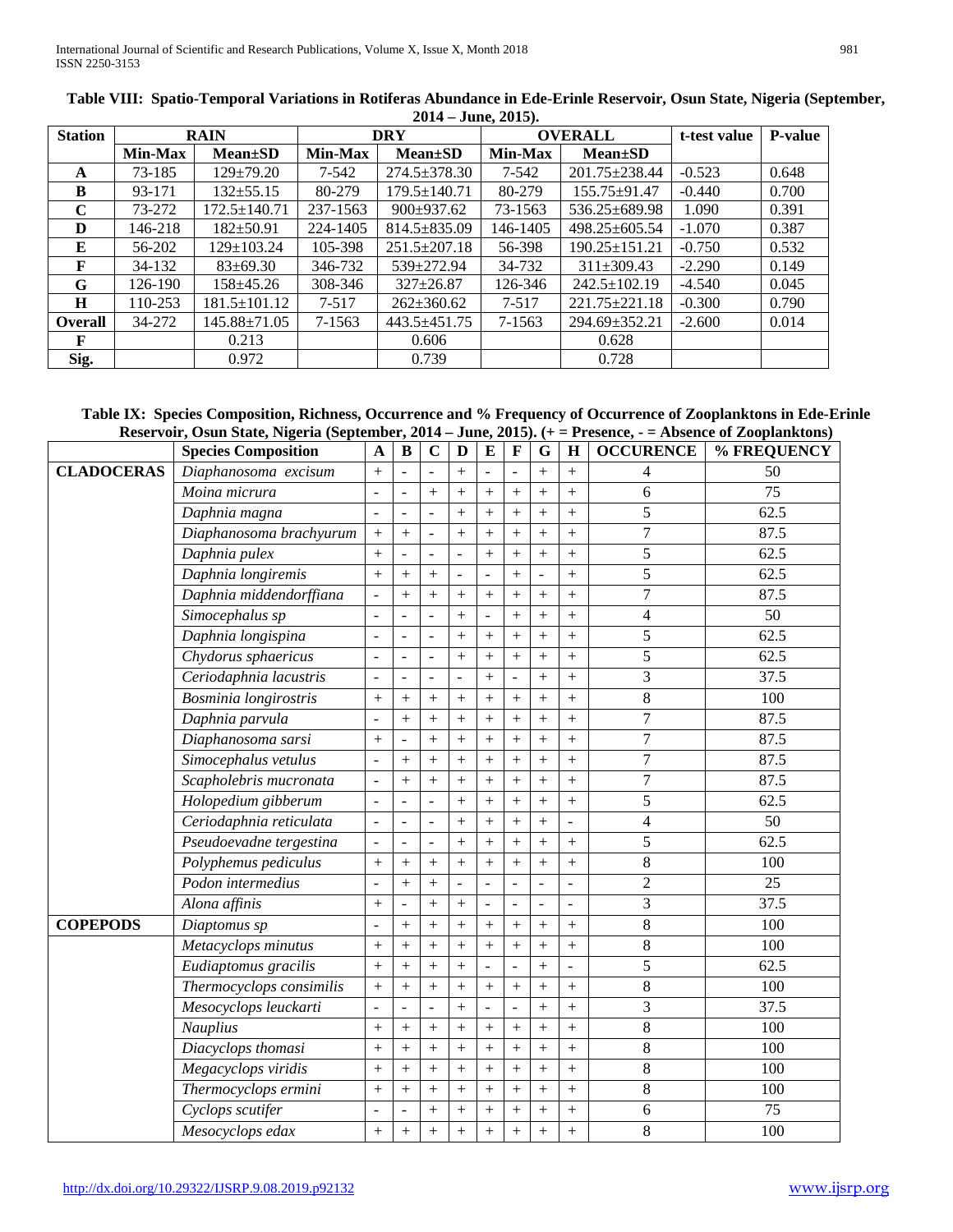#### **Table 4.42: Species Composition, Richness, Occurrence and % Frequency of Occurrence of Zooplanktons in Ede-Erinle Reservoir, Osun State, Nigeria (September, 2014 – June, 2015). (+ = Presence, - = Absence of Zooplanktons)**

|                  | Reservoir, Osun State, inigeria (September, 2014 – June, 2015). (+ = Fresence, - = Absence of ZoopianKtons)<br><b>Species Composition</b> | A                        | B                        | $\mathbf C$ | D                        | ${\bf E}$ | $\mathbf{F}$ | G                        | $\mathbf H$              | <b>OCCURENCE</b>         | % FREQUENCY |
|------------------|-------------------------------------------------------------------------------------------------------------------------------------------|--------------------------|--------------------------|-------------|--------------------------|-----------|--------------|--------------------------|--------------------------|--------------------------|-------------|
| <b>DIPTERAS</b>  | Ceratopogonid sp larva                                                                                                                    |                          |                          |             |                          | $+$       | $+$          |                          | $^{+}$                   | 3                        | 37.5        |
|                  | Chironomid sp larva                                                                                                                       |                          |                          |             | $^{+}$                   | $+$       |              | L,                       | $^{+}$                   | 3                        | 37.5        |
|                  | Hesperocorixa obliqua                                                                                                                     |                          | $^{+}$                   |             |                          |           | $\ddot{}$    | $\overline{\phantom{a}}$ | $^{+}$                   | 3                        | 37.5        |
|                  | Chaoborus sp larva                                                                                                                        |                          | $+$                      |             | $\blacksquare$           |           |              |                          | $+$                      | $\overline{c}$           | 25          |
|                  | Eristalis sp larva                                                                                                                        |                          | $^{+}$                   | $^{+}$      | $\sim$                   |           |              | $\overline{\phantom{a}}$ |                          | $\mathfrak{2}$           | 25          |
| <b>OSTRACODS</b> | Cyclocypris pubera O.F. Muller                                                                                                            | $^{+}$                   | $^{+}$                   | $^{+}$      | $+$                      | $^{+}$    | $^{+}$       | $+$                      | $\overline{\phantom{a}}$ | 7                        | 87.5        |
|                  | Cyclocypris serena Koch                                                                                                                   | $^{+}$                   |                          |             | $^{+}$                   | $+$       | $+$          |                          | $^{+}$                   | 5                        | 62.5        |
|                  | Cyprois occidentalis G.O. Sars                                                                                                            | $+$                      |                          | $^{+}$      |                          |           | $+$          | ÷,                       |                          | 3                        | 37.5        |
|                  | Eucypris fuscatus                                                                                                                         |                          |                          |             | $+$                      | $^{+}$    |              |                          |                          | $\overline{2}$           | 25          |
| <b>ROTIFERS</b>  | Pompholyx complanata                                                                                                                      |                          | $^{+}$                   |             | $\blacksquare$           |           |              | ÷,                       | $\overline{\phantom{a}}$ | $\overline{2}$           | 25          |
|                  | Albertia sp                                                                                                                               | $^{+}$                   | $+$                      |             | $+$                      | $^{+}$    |              | $^{+}$                   | $^{+}$                   | 6                        | 75          |
|                  | Trichocerca bicristata Gosse                                                                                                              | $^{+}$                   | $^{+}$                   | $^{+}$      | $^{+}$                   | $+$       | $^{+}$       | $^{+}$                   | $^{+}$                   | $8\,$                    | 100         |
|                  | <b>Brachionus angularis Gosse</b>                                                                                                         | $+$                      | $^{+}$                   | $^{+}$      | $+$                      | $^{+}$    | $+$          | $+$                      | $^{+}$                   | $8\,$                    | 100         |
|                  | <b>Brachionus dimitiatus Bryce</b>                                                                                                        | $^{+}$                   | $^{+}$                   | $^{+}$      | $^{+}$                   | $^{+}$    | $^{+}$       | $^{+}$                   | $\boldsymbol{+}$         | $\,8\,$                  | 100         |
|                  | <b>Brachionus calyciflorus Pallas</b>                                                                                                     | $+$                      | $^{+}$                   | $^{+}$      | $+$                      | $^{+}$    | $+$          | $+$                      | $^{+}$                   | 8                        | 100         |
|                  | Keratella cochlearis Gosse                                                                                                                | $+$                      | $+$                      | $+$         | $+$                      | $^{+}$    | $+$          | $+$                      | $+$                      | 8                        | 100         |
|                  | Syncheta tremula oblanga Ruther Kolisko                                                                                                   |                          | $^{+}$                   | $^{+}$      | $^{+}$                   | $+$       | $+$          | $^{+}$                   | $^{+}$                   | 8                        | 100         |
|                  | <b>Brachionus budapestinensis</b>                                                                                                         | $^{+}$                   | $^{+}$                   | $^{+}$      | $+$                      | $^{+}$    | $^{+}$       | $^{+}$                   | $^{+}$                   | $8\,$                    | 100         |
|                  | <b>Brachionus pliticelis Muller</b>                                                                                                       |                          | $^{+}$                   | $^{+}$      | $^{+}$                   |           | $^{+}$       | $+$                      | $\blacksquare$           | 5                        | 62.5        |
|                  | <b>Brachionus</b> patulus                                                                                                                 | $+$                      | $^{+}$                   | $^{+}$      | $^{+}$                   |           | $^{+}$       | $^{+}$                   | $^{+}$                   | $\boldsymbol{7}$         | 87.5        |
|                  | Argonotholca foliacea Ehrenberg                                                                                                           | $^{+}$                   | $^{+}$                   | $+$         | $^{+}$                   | $+$       | $^{+}$       | $+$                      | $^{+}$                   | $8\,$                    | 100         |
|                  | Rotaria neptunia Ehrenberg                                                                                                                | $\blacksquare$           | $\overline{a}$           |             | $+$                      | $^{+}$    |              |                          |                          | $\overline{2}$           | 25          |
|                  | Cephalodella gibba Ehrenberg                                                                                                              | $\overline{\phantom{a}}$ | $\overline{\phantom{a}}$ | $^{+}$      | $\overline{\phantom{a}}$ | $^{+}$    | $+$          | ÷,                       |                          | 3                        | 37.5        |
|                  | <b>Brachionus falcatus Zacharias</b>                                                                                                      | $^{+}$                   | $^{+}$                   | $^{+}$      | $^{+}$                   |           |              |                          | $\sim$                   | 4                        | 50          |
|                  | Notholca labis Gosse                                                                                                                      |                          |                          | $^{+}$      | $+$                      |           |              | $\overline{\phantom{a}}$ | $\blacksquare$           | $\overline{2}$           | 25          |
|                  | Lecane (monostyla) bulla Gosse                                                                                                            |                          |                          |             | $^{+}$                   | $+$       |              | $^{+}$                   | $^{+}$                   | 4                        | 50          |
|                  | Lecane signifera Jennings                                                                                                                 | $\blacksquare$           | $\overline{a}$           |             | $+$                      |           |              | $+$                      | $^{+}$                   | 3                        | 37.5        |
|                  | Brachionus quadridentatus Hermann                                                                                                         | $\overline{\phantom{a}}$ |                          |             | $+$                      |           |              |                          |                          | $\mathbf{1}$             | 12.5        |
|                  | Trichocerca tigris O.F. Muller                                                                                                            |                          |                          |             |                          | $^{+}$    |              | $^{+}$                   | $^{+}$                   | $\mathfrak s$            | 62.5        |
|                  | Lecane leotina                                                                                                                            | $^{+}$                   |                          | $^{+}$      |                          | $^{+}$    | $+$          | $^{+}$                   | $^{+}$                   | 7                        | 87.5        |
|                  | Eothinia sp Harring &Myers                                                                                                                | $+$                      |                          | $^{+}$      |                          | $^{+}$    | $^{+}$       | $^{+}$                   |                          | 5                        | 62.5        |
|                  | Testudinella berzinsi Gillard                                                                                                             | $+$                      | $^{+}$                   |             | $+$                      |           | $\ddot{}$    | $\blacksquare$           |                          | $\overline{\mathcal{L}}$ | 50          |
|                  | Polyathra vulgaris Carlin                                                                                                                 | $\overline{a}$           |                          |             | $\overline{\phantom{a}}$ |           | $^+$         |                          |                          | $\mathbf{1}$             | 12.5        |
|                  | Habrotrocha angusticollis Bryce                                                                                                           | $\boldsymbol{+}$         | $\frac{1}{2}$            | $+$         |                          |           | $+$          | $+$                      |                          | 5                        | 62.5        |
|                  | Ptygura sp                                                                                                                                |                          | $\overline{a}$           |             |                          |           | $+$          | $\sim$                   |                          | 1                        | 12.5        |
|                  | Trichocerca similis Wierzejski                                                                                                            | $\qquad \qquad +$        |                          |             | $+$                      | $+$       |              | $\boldsymbol{+}$         | $\boldsymbol{+}$         | 5                        | 62.5        |
|                  | Trichocerca elongata                                                                                                                      | $+$                      |                          | $^{+}$      | $+$                      | $^{+}$    | $+$          | $+$                      |                          | 6                        | 75          |
|                  | Trichocerca chattoni DeBeauchamp                                                                                                          | $\boldsymbol{+}$         |                          | $^+$        |                          | $^{+}$    | $^{+}$       |                          | $\boldsymbol{+}$         | $\boldsymbol{7}$         | 87.5        |
|                  | Ascomorpha ovalis Bergendahl                                                                                                              |                          | $^{+}$                   | $+$         | $+$                      | $+$       | $+$          | $\! + \!$                | $\boldsymbol{+}$         | $8\,$                    | 100         |
|                  | Trichocerca insulana Hauer                                                                                                                |                          |                          | $+$         |                          | $+$       |              |                          | $\omega$                 | 3                        | 37.5        |
|                  | Asplanchna priodontal Gosse                                                                                                               |                          |                          | $^{+}$      |                          | $^{+}$    |              | $^{+}$                   | $^{+}$                   | $\overline{7}$           | 87.5        |
|                  | Lepadella cristata Roussellet                                                                                                             | $\boldsymbol{+}$         | $^{+}$                   |             |                          |           |              |                          |                          | $\mathbf{2}$             | 25          |
|                  | Anuraeopsis fissa                                                                                                                         | $\boldsymbol{+}$         | $\! + \!\!\!\!$          | $^{+}$      |                          |           | $^{+}$       |                          | $\boldsymbol{+}$         | $\,8\,$                  | 100         |
|                  | Asplanchna brightwelli Gosse                                                                                                              | $\overline{\phantom{a}}$ |                          | $^{+}$      | $+$                      | $^{+}$    | $^{+}$       |                          | $^{+}$                   | 5                        | 62.5        |
|                  | Filinia longiseta Ehrenberg                                                                                                               | $\blacksquare$           | $\overline{a}$           | $^{+}$      | $+$                      | $+$       | $+$          | $+$                      | $^{+}$                   | 6                        | 75          |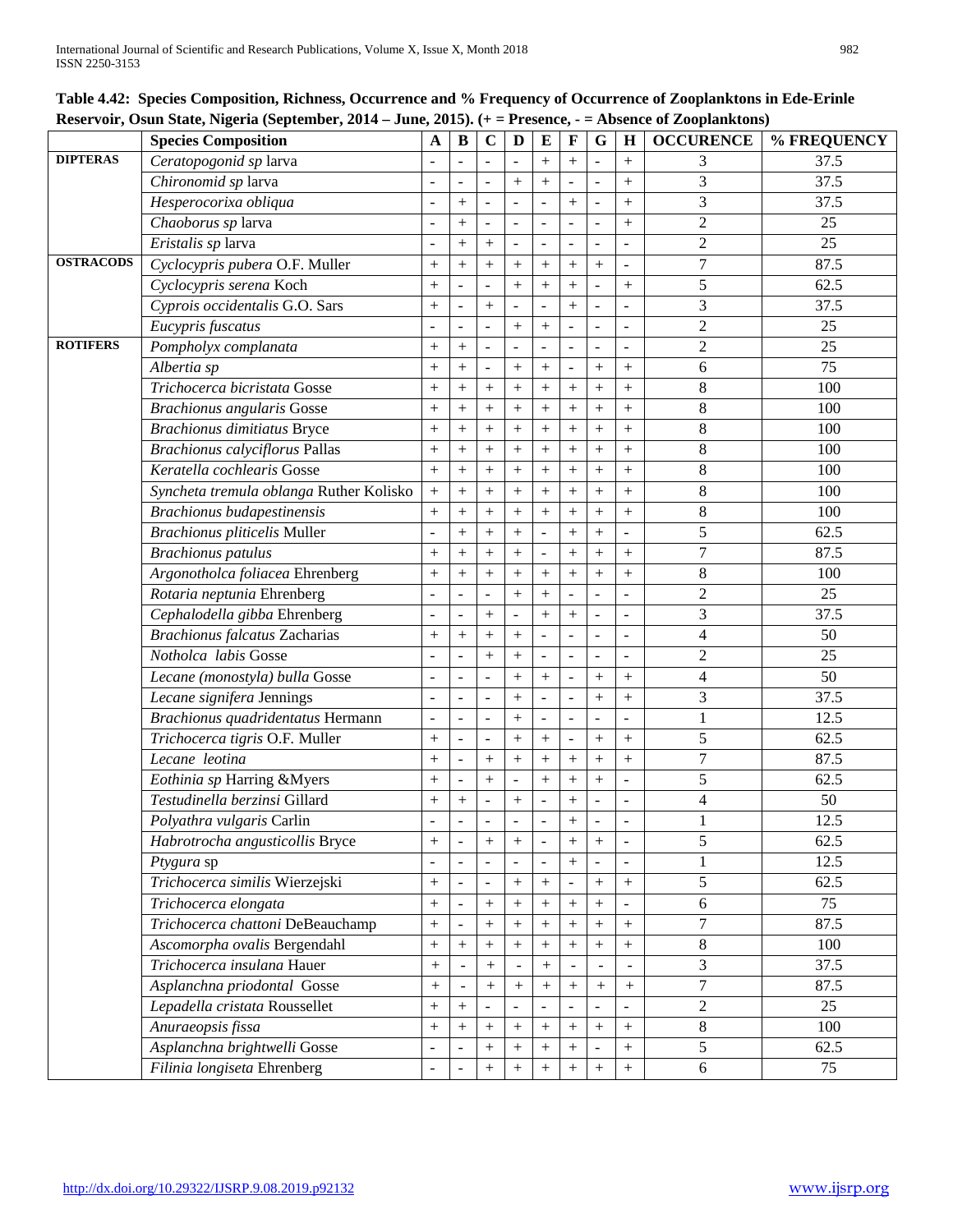|                 | <b>Species Composition</b>          | A                        | B              | $\mathbf C$              | D      | ${\bf E}$                | F                        | G              | H                        | <b>OCCURENCE</b> | % FREQUENCY |
|-----------------|-------------------------------------|--------------------------|----------------|--------------------------|--------|--------------------------|--------------------------|----------------|--------------------------|------------------|-------------|
| <b>ROTIFERS</b> | Platyias quadricornis               | ÷.                       | $\blacksquare$ | $^{+}$                   | ÷.     | $\equiv$                 | $\equiv$                 | $^{+}$         | $^{+}$                   | 3                | 37.5        |
|                 | Keratella tropica Apstein           | $+$                      |                | $\blacksquare$           | $^{+}$ | ٠                        |                          | $^{+}$         | $^{+}$                   | 4                | 50          |
|                 | Filinia terminalis                  | $+$                      | $^{+}$         | $^{+}$                   | $^{+}$ | $+$                      | $^{+}$                   | $^{+}$         | $^{+}$                   | 8                | 100         |
|                 | Horaella brehmi                     |                          | $^{+}$         | $^{+}$                   | $^{+}$ | ۰                        | $^{+}$                   | $^{+}$         | $^{+}$                   | 6                | 75          |
|                 | Asplanchna sieboldi                 | $\overline{\phantom{a}}$ | $^{+}$         | $^{+}$                   | $^{+}$ | $+$                      | $^{+}$                   | $\overline{a}$ | $^{+}$                   | 6                | 75          |
|                 | Lepadella patella                   | $\overline{\phantom{a}}$ |                | $\overline{a}$           |        | ۰                        | $^{+}$                   |                | $\blacksquare$           |                  | 12.5        |
|                 | Synchaeta pectinata Ehrenberg       | $+$                      | $^{+}$         | $^{+}$                   | $+$    | $+$                      |                          |                | ٠                        | 5                | 62.5        |
|                 | Keratella lenzi lenzi Hauer         | $+$                      | $^{+}$         | $^{+}$                   | $^{+}$ | ۰                        |                          | $^{+}$         |                          | 5                | 62.5        |
|                 | Anuraeopsis navicula Rousselet      | $+$                      | $^{+}$         | $^{+}$                   | $^{+}$ | ۰                        | $^{+}$                   | $^{+}$         | $\overline{\phantom{a}}$ | 6                | 75          |
|                 | Brachionus caudatus Barrois & Daday |                          |                |                          |        | $+$                      |                          | $^{+}$         |                          | $\overline{2}$   | 25          |
|                 | Hexarthra mira Hudson               | $\sim$                   | $\blacksquare$ | $\blacksquare$           | $^{+}$ | ۰                        |                          |                | ٠                        |                  | 12.5        |
|                 | Polyathra dolichoptera Idelson      | $+$                      | $^{+}$         | $^{+}$                   | $^{+}$ | $+$                      |                          |                |                          | 5                | 62.5        |
|                 | Lecane (monostyla) styrax Meyer     | $+$                      | $^{+}$         | $^{+}$                   | $^{+}$ | $+$                      | $^{+}$                   | $\blacksquare$ | $^{+}$                   | 7                | 87.5        |
|                 | Lecane (Hemimonostyla) inopinata    | $+$                      |                | $^{+}$                   | $^{+}$ | ۰                        |                          | $^{+}$         |                          | 4                | 50          |
|                 | Lecane luna                         | $+$                      | ۰              | $\overline{\phantom{a}}$ |        | ۰                        |                          |                | $\overline{a}$           |                  | 12.5        |
|                 | Lecane (monostyla) sympoda          | $+$                      |                |                          |        | $\equiv$                 |                          |                | $^{+}$                   | $\overline{2}$   | 25          |
|                 | Trichocercapusilla                  | $+$                      | $\blacksquare$ | $+$                      | $^{+}$ | $\overline{\phantom{a}}$ | $\overline{\phantom{0}}$ | $\overline{a}$ | $+$                      | 4                | 50          |
|                 | Filinia opoliensis                  | $\overline{\phantom{a}}$ | $^{+}$         | $\overline{a}$           | $+$    | ٠                        |                          |                |                          | 2                | 25          |
|                 | Ploesomahudsoni                     | $\overline{\phantom{a}}$ | $^{+}$         | $^{+}$                   | $^{+}$ | $+$                      |                          |                | $\blacksquare$           | 4                | 50          |
|                 | <b>SPECIES RICHNESS</b>             | 57                       | 49             | 60                       | 79     | 64                       | 66                       | 66             | 64                       |                  |             |

**Table 4.42 Contd.: Species Composition, Richness, Occurrence and % Frequency of Occurrence of Zooplanktons in Ede-**Erinle Reservoir. (September, 2014 – June, 2015).  $(1 - \text{Pregence } - \text{A} \text{hence of } \text{Zoonlanktons})$ 

## **IV. DISCUSSION**

Although literature is sparse on related studies in our clime, the work of Akinbuwa (1999) on the rotifer fauna and physicochemical conditions of Erinle Lake and its major inflow at Ede provided suitable baseline information. The study revealed a rotifer fauna of more than 120 species. Nearly 16 years later this study identified a rotifer fauna of 59 species and a total zooplankton species diversity of 101 species. The lower species diversity reported by this study can be explained in several ways. Most important of these is probably the ongoing dredging of the dam which may have destroyed several zooplankton habitats and negatively affected standing crop. In spite of this, the findings of this and the previous study suggest that the lake is very productive and can compare favourably with other highly productive lakes in both tropical and temperate water ecosystems. Most of the species identified in this study were typical tropical assemblages but a few temperate genera like *Synchaeta* and *Notholca* were also recorded. Akinbuwa (1999), Akin-Oriola (2003) and Imoobe and Adeyinka (2010) had earlier reported on similar observations of temperate zooplankton species in tropical waters.

When compared with previous work done by Akinbuwa (1999), only *Anuraeopsis navicula* is a new species addition to the rich rotifer fauna of Ede-Erinle reservoir. In terms of abundance, the copepods dominated the zooplankton community of the reservoir, although this was driven mostly by increased numbers of nauplii (developmental stages). Similar result was documented in the works of Anago *et al*. (2013); Uttah *et al*. (2013); Abowei and George (2011) and Ajuonu *et al*. (2011) amongst others. This was followed closely by rotifers. Egborge (1981) reported that there was alternation in abundance between crustaceans and rotifers in Lake Asejire resulting in abundance of all zooplankton year round in the Lake. Copepods dominated most aquatic ecosystems because of their resilience and adaptability to changing environmental conditions and ability to withstand varying environmental stresses (Uttah *et al*., 2013). According to previous workers, the success of the crustaceans could be attributable to their possession of chitinous exoskeleton, which enhances their adaptation to different environmental conditions. Specifically, the copepods are the dominant members of the zooplankton (Uttah *et al*., 2013). However, this result was in contrast to findings in other Nigerian water bodies which reported dominant rotifers in standing crop (Ayodele and Adeniyi, 2006; Jeje and Fernando, 1986). The families Brachionidae, Trichocercidae and Lecanidae were predominant among the rotifers collected from the reservoir and these have also been documented by Egborge (1981), Egborge and Chigbu (1988), Akinbuwa and Adeniyi (1991) Akinbuwa (1999), Ayodele and Adeniyi (2006). These workers suggest that this could be due to the fact that these families are traditional tropical species. Probably for this reason, they are often regarded as indicator species of high trophic levels (Kutikova, 2002).

The spatial distribution and abundance of zooplankton fauna in the reservoir showed that of decrease from the riverine to the lacustrine regions and peak or maxima in the transition region. This pattern however differed from that described by Akinbuwa (1999) which followed a pattern of increase from the riverine to the lacustrine. The maxima species abundance in the transition zone is in accordance with Wetzel (2001). In essence, the distribution and abundance were patchy and uneven across the horizontal axis. Although the hydrology of the lake was not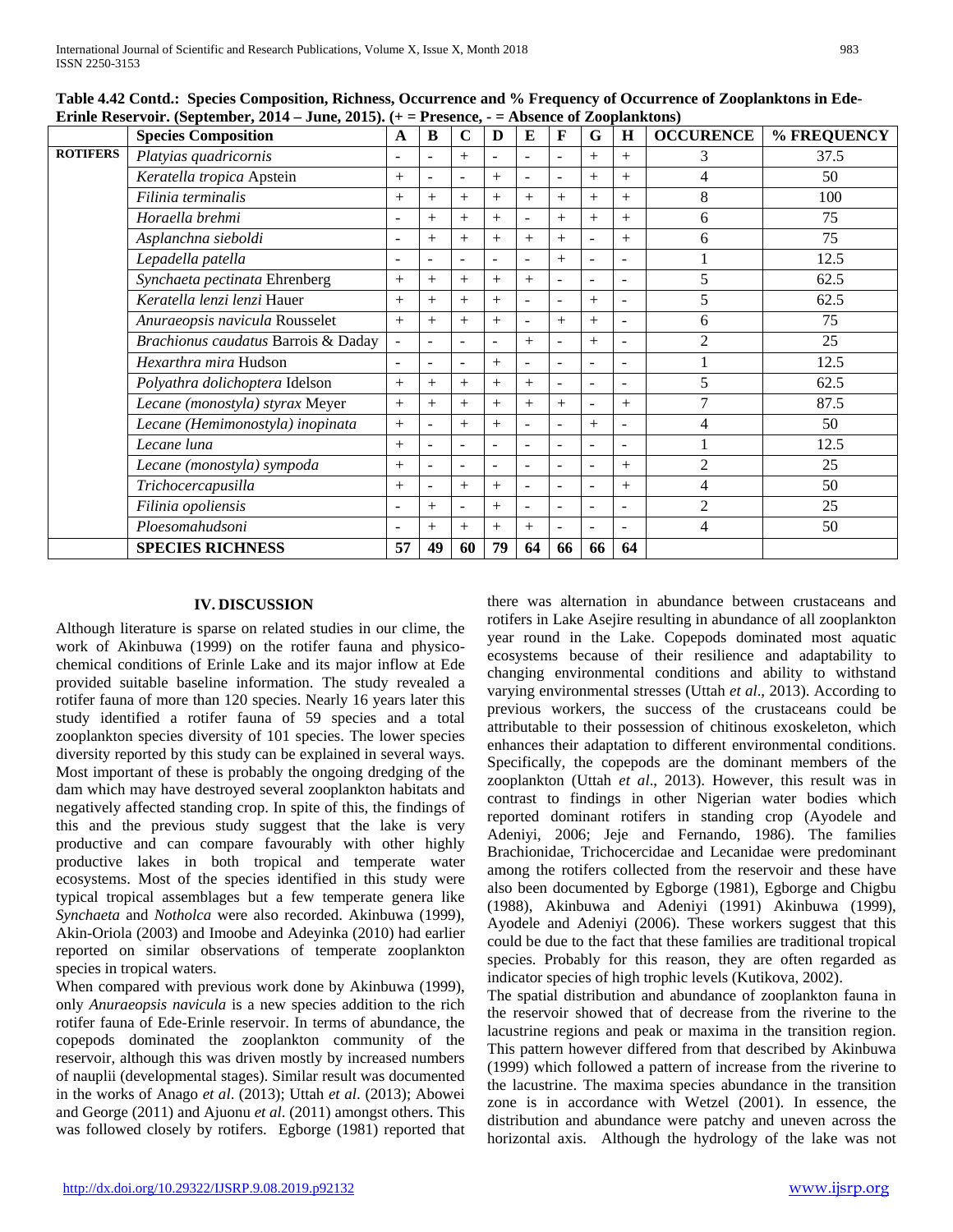investigated, earlier studies had attributed such pattern to tidal regimes, water current, dispersal or flood (Wetzel, 2001; Akinbuwa, 1999).

Temporal distribution and abundance in zooplankton fauna of Ede-Erinle reservoir revealed a fairly stable pattern all through the year with peaks in the dry and early rainy seasons. This is an example of multi-peak pattern of variation and multi succession usually associated with different genera within each zooplankton group. These phenomena had been described by several workers working in different water systems such as Sokoto River (Holden and Green, 1960), Lake Asejire (Egborge, 1981), University of Ibadan Fish Pond (Etta, 1974); Bas-Zaire in Zaire (De Smet, 1989); Ede-Erinle Lake ( Akinbuwa, 1999) and Opa Reservoir (Akinbuwa and Adeniyi, 1996). Besides, Akinbuwa (1999) opined that Ede-Erinle reservoir is one of a few inland freshwater bodies in Nigeria with plankton maxima in both the rainy season and dry season.

## **Zooplankton Species Diversity**

During the course of this investigation, a very high species richness, evenness and diversity of the zooplankton was observed. Besides, the Simpson's index of diversity revealed a high spatio-temporal diversity of 0.8716 to 0.9493 (spatial) and 0.8961 to 0.921(temporal). Similar results were obtained by Adedeji *et al*. (2013). The high diversity observed at Ede-Erinle lake was explained by Jörgensen and Johnsen (1989) as an indication of stable physico-chemical conditions, which suggests that the river is not presently under serious pollution threat. This finding is in agreement with the earlier assertion by Akinbuwa (1999) that the reservoir is fairly clean and unpolluted, hence favourable for zooplankton species growth. Among the different zooplankton groups, rotifers showed highest species richness (59) while the ostracods and dipteras had a record low. Spatially, species richness was highest in station D (transition zone) agreeing with the findings of Wetzel (2001) while disagreeing with the earlier findings of Akinbuwa (1999) on rotifers in Ede-Erinle reservoir.

Temporally, the highest species richness was recorded in the early rainy season while the lowest occurred in the rainy season. Akinbuwa (1999) observed a similar trend and attributed it to the effect of inflow tributary rivers rich in zooplankton being washed down the reservoir during the early rainy season. The low species richness observed during the rainy season could be as a result of release of water from the reservoir due to too high water level coupled with the effect of highest turbidity experienced in the reservoir during the rainy season. High turbidity is known to reduce the activities, productivity and development of zooplankton species and have more effect on larger zooplankton groups like the crustaceans made up of cladoceras and copepods (Threlkeld, 1986; Kirk, 1992).

#### **V. CONCLUSION**

The high richness of zooplankton fauna of Ede-Erinle reservoir complements the previous biota study on the reservoir by Akinbuwa (1999) to further substantiate the enormous aquatic productivity and high biota diversity of Ede-Erinle Reservoir. The reservoir water can be considered fairly clean and not under serious pollution threat. The reservoir water can be said to be potable and suitable for pisciculture, irrigation and agricultural

uses.

#### **ACKNOWLEDGMENT**

My uttermost gratitude goes to the Almighty God for His mercy, grace and favour throughout the period of study. I wish to express a deep and invaluable appreciation to Professor I. E. Ofoezie for his mentorship, guidance, advice and contribution towards the success of this thesis.

#### **REFERENCES**

- [1] Abowei J. F. N., and George A. D. I. The Morphology, Abundance, Size and Sex Distribution of *Callinectes amnicola* (DeRochebrune, 1883) from Okpoka Creek, Niger Delta, Nigeria. *Current Research Journal of Biological Sciences*, 2010, pp 2(1): 27-34.
- [2] Adedeji, A. A. B., Adeniyi, I. F., and Masundire, H. "Zooplankton Abundance and Diversity of Fishponds Exposed to Different Management Practices". *International Journal of Biological and Chemical Sciences*, 2013, pp *7*(2), 631-640.
- [3] Ahmad, S. H. and Singh, A. K. "Correlation between Antibiotic Factors of Water and Zooplanktonic Communities of a Tank in Patna, Bihar". In: Proc. Natl. Sem. on Forty Years of Freshwater Aquaculture in India, Central Institute of Freshwater Aquaculture, Bhubaneswar, 1989, pp. 1: 19-121.
- [4] Ajuonu, N., Ukaonu S. U., Oluwajoba E. O., Mbawuike B. E, Williams A. B. and Myade E. F. "The Abundance and Distribution of Plankton Species in the Bonny Estuary", Nigeria. *Agriculture and Biology Journal of North America*, 2011, 2(6). 1032-1037
- [5] Akinbuwa O. and Adeniyi I. F."The Rotifera Fauna of Opa Reservoir, Ile-Ife, Nigeria." *Journal of African Zoology*, 1991, 105: 383–391.
- [6] Akinbuwa, O. ´The Rotifer Fauna and Physico-Chemical Conditions of Erinle Lake and its Major Inflows at Ede, Osun State, Nigeria." *Ph.D. Thesis.* Obafemi Awolowo University, Ile – Ife, 1999
- [7] Akin-Oriola, G. A. "Zooplankton Association and Environmental Factors in Ogunpa and Ona rivers, Nigeria." *Revista de biología tropical*, 2003, 51: 391-398.
- [8] Alekseev V. R. "Copepoda". In: Fernando, C. H. (2002). Guide to tropical freshwater zooplankton: identification, ecology and impact on fisheries. In *Guide to tropical freshwater zooplankton: identification, ecology and impact on fisheries*. Backhuys, 2002, pp 123-187.
- Anago I. J., Esenowo I. K. and Ugwumba A. A. A. "The Physico-Chemistry and Plankton Diversity of Awba Reservoir", University of Ibadan, Ibadan Nigeria. *Research Journal of Environmental and Earth Sciences*, 2013, 5(11). 638-644.
- [10] Ayodele H. A. and Adeniyi I. F. "The Zooplankton Fauna of Six Impoundments on River Osun, Southwest, Nigeria." *The Zoologist*, 2006, pp 1: 49–67.
- [11] Boulton, A. "Connectivity in a Dryland River: Short-Term Aquatic Microinvertebrate Recruitment Following Floodplain Inundation." *Ecology*, 2003, pp *84*(10), 2708-2723.
- [12] Brooks J. L. "Cladocera." In: Edmondson WT (ed.), *Freshwater biology* (2nd edn). New York: John Wiley and Sons, 1959, pp 587–656.
- [13] Cander-Lund, H., and Lund, J. W. G., "Freshwater Algae. Their Microscopic World Explored." Biopress Ltd., England, UK, 1995, pp 360.
- [14] De Smet, W. H. "Contribution to the Rotifer Fauna of the Bas Zaïre". 2. Species Composition and Seasonal Abundance of Rotifers in a Shallow Pond. *Biologisch Jaarboek Dodonaea*, 1989, pp 57: 62-77.
- [15] Deborah Steinberg K. and Robert Condon H. "Zooplankton of the York River." *Journal of Costal Research*, Sl, 2009, pp 57: 66-79.
- [16] Dhawan, A. and Karu, S. "Pig Dung as Pond Manure: Effects on Water Quality, Pond Productivity and Growth of Carps in Polyculture System. Naga" The ICLARM Quarterly, 2002, pp 25: 11-14.
- [17] Durand, J. R. et Leveque, C. "Flora et Faune Aquatiques de LˈAfrique." Sahelo-Soudanienne Tomme 1 Paris, 1980, pp 189.
- [18] Edmondson, W. T., *Freshwater Biology.* (Second Edition).John Wiley and Sons.Inc. London, 1959, pp 421 – 450.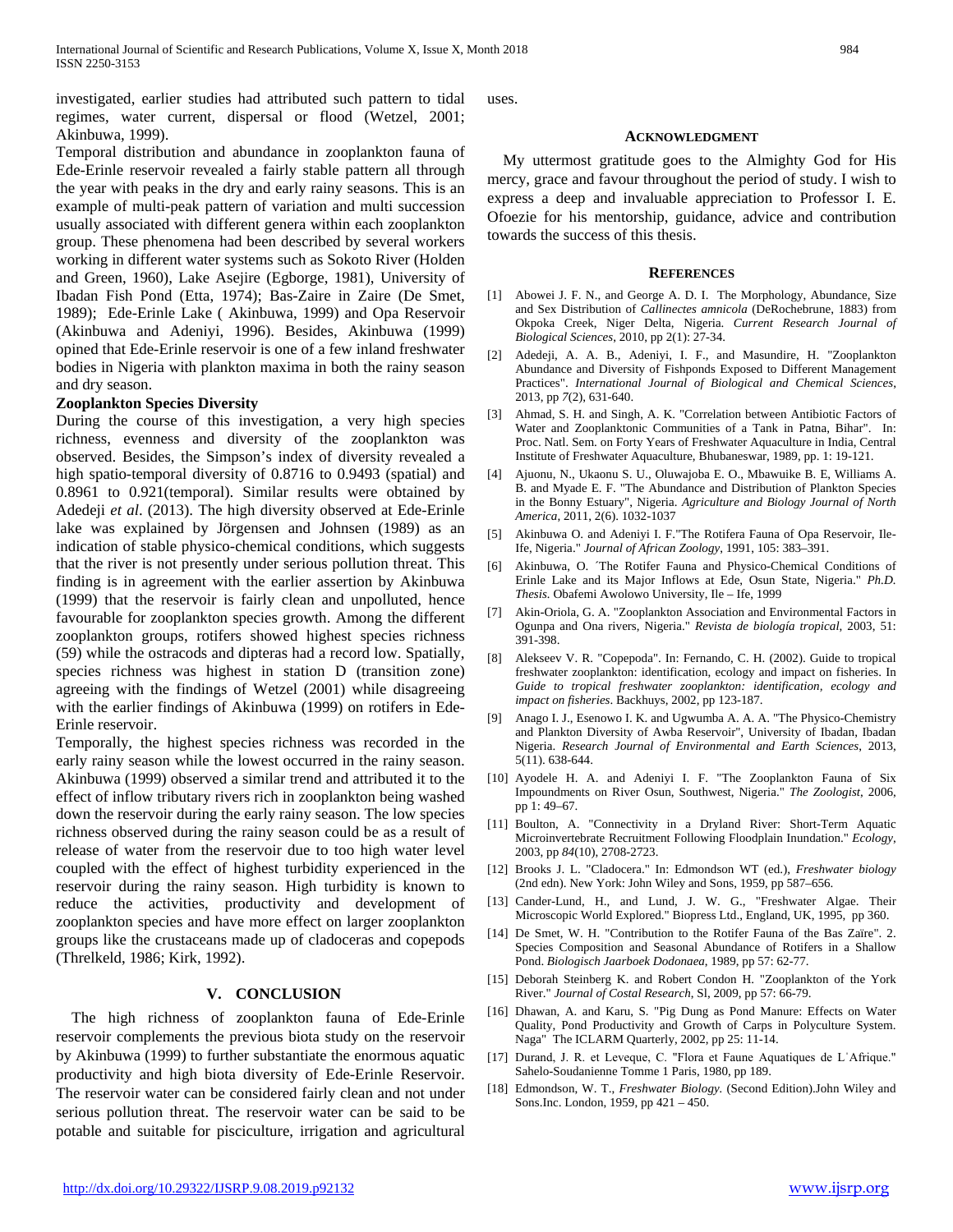- [19] Egborge, A. B. M. "The Composition, Seasonal Variation and Distribution of Zooplankton in Lake Asejire Nigeria", Nigeria Field; XlIV, 1981, pp 1: 214-220.
- [20] Egborge, A. B. M. "Water Pollution in Nigeria." Vol. I. Biodiversity and Chemistry of Warri River. Benin City, Nigeria: Ben Miller Books, 1994
- [21] Egborge, A. B. M. and Chigbu, P. "The Rotifers of Ikpoba River, Bendel State." The Nigerian Field, 1988, pp 53: 117–132.
- [22] Etta, E. E. "Pathways of Energy Flow in a Community of Invertebrates in a Tropical Fish Pond." *M*.*Sc*. *Thesis*, University of Ibadan, Nigeria. 1974
- [23] Fernando, C. H. "Guide to Tropical Freshwater Zooplankton: Identification, Ecology and Impact on Fisheries". In *Guide to Tropical Freshwater Zooplankton: Identification, Ecology and Impact on Fisheries*. Backhuys, 2002, pp 291
- [24] Goldman, C. R. and Horne, A. J. "Limnology". McGraw Hill Book Co. New York, 1983, pp 464
- [25] Gupta, M. C. and Sharma, L. L. "Trophic Status and Zooplankton of Amarchand Reservoir", Udaipur, Rajastan. C.P. 02: NSL 2007.
- [26] Holden, M. J. and Green, J. "The Hydrology and Plankton of the River Sokoto." *Journal of Animal Ecology*, 1960, pp 29: 65-84.
- [27] Hoxmeier, R. J. H and Wahl, D. H. "Growth and Survival of Larval Walleyes in Response to Prey Availability." Transactions of the American Fisheries Society, 2004, pp 133:45–54.
- [28] Imoobe, T. O. T. and Adevinka, M. L. "Zooplankton-Based Assessment of the Trophic State of a Tropical Forest River." *International Journal of Fisheries and Aquaculture*, (I. J. F. A.), 2010, pp 2(2): 064-070.
- [29] Islam, S. N. and Bhuiyan, A. S. "Monthly Vertical Occurrence of Some Copepods in a Pond in Rajshahi City".*Research Journal of Fisheries and Hydrobiology*, 2007, pp 2:18-20.
- [30] Jafari N., Nabavi S. M. and Akhavan M. "Ecological Investigation of Zooplankton Abundance in the River Haraz, Northeast Iran: Impact of Environmental Variables." *Archives of Biological Science,* Belgrade, 2011, pp 63 (3), 785-798.
- [31] Jeje, C. Y. and C. H. Fernando, "An illustrated guide to identification of Nigerian freshwater rotifers." *Nigerian Journal of Science*, 1991, 25: 77-95.
- [32] Jeje, C. Y., & Fernando, C. H. "A practical guide to the Identification of Nigerian Zooplankton (Cladocera, Copepoda and Rotifera)." *Kainji Lake Research. Institute*, 1986, pp *142*.
- [33] Jeje, C. Y., &Fernando, C. H. "A practical guide to the Identification of Nigerian Zooplankton*.*" *Kainji Lake Research Institute Nigeria*. ISBN 978– 177-025, 1982, pp 2.
- [34] Jenkins, K., andArumugam, P. T. and Furtado, J. I. "Physico-Chemistry, Destratification and Nutrient Budget of a Lowland Eutrophicated Malaysian Reservoir and its Limnological Implications." *Hydrobiologia*, 1980, *70* pp (1-2), 11-24.
- [35] Jeppesen, E., Peder Jensen, J., Søndergaard, M., Lauridsen, T. and Landkildehus, F. "Trophic Structure, Species Richness and Biodiversity in Danish Lakes: Changes along a Phosphorus Gradient. *Freshwater biology*, 2000, *45*(2), pp 201-218.
- [36] Jörgensen S. E. and Johnsen I. "Environmental Science and Technology: Principles of Environmental Science and Technology (2<sup>nd</sup> Revised Edition). Studies in Environmental Science, 33. Elsevier, Amsterdam, Netherlands. 628 pp., Dfl. 225.00. ISBN 0-444-43024-5, 1989
- [37] Kirk, K. L. "Effects of suspended clay on Daphnia body growth and fitness." *Freshwater Biology*, 1992, *28*(1) pp103-109.
- [38] Korinek, V. "Cladocera." In A guide to Tropical Freshwater Zooplankton: Identification, Ecology and Impact Fisheries (C. H. Fernando, ed.). Backhuys Publishers, Leiden, 2002 pp 69-122.
- [39] Kutikova L. A. "Rotifera." In: Fernando C. H. (ed.), A Guide to Tropical Freshwater Zooplankton; Identification, Ecology and Impact on Fisheries. *Leiden*: *Backhuys*, 2002, pp 23–68.
- [40] Lair, N. "The rotifer fauna of the river Loire (France) at the Level of the Nuclear Power Plants." *Hydrobiologia*, 1980, 73: 153–160.
- [41] Margaleff, R. "Limnologia". Omega, Barcelona, 1983, pp 1010
- [42] Marneffe, Y., Comblin, S. and Thomé J. "Ecological Water Quality Assessment of the Bûtgenbach lake (Belgium) and its Impact on the River Warche Using Rotifers as Bioindicators." *Hydrobiologia*, 1998, pp 387-388, 459-467.
- [43] Ovie, S. I. "A Synopsis of the Zooplankton Fauna of Lakes Kainji and Jebba." *In*: Forty Years on Lake Kainji Fisheries Research. Eds: Raji, A.

Okaeme, A. N. and Ibeun, M. O. NIFFR, New-Bussa, Nigeria, 2011, 1 pp 133-143.

- [44] Pradhan. A., Bhaumik,P., Das,S., Mishra, M., Khanam,S., Hoque,B. A., Mukherjee, I., Thakur, A. R. and Chauthuri, S. R. Phytoplankton Diversity as Indicator of Water Quality for Fish Cultivation. *American Journal of Environmental Sciences*, 2008 4 pp 406-411.
- [45] Purushothama, R., Sayeswara, H. A., Goudar, M. A., Harishkumar, K. "Physicochemical Profile and Zooplankton Community Composition in Brahmana Kalasi Tank", Sagar, Karnataka, India. *Ecoscan.,* 2011, 5(3) pp 99-103.
- [46] Radhakrishnan, S., Bhavan, P. S., Vijayan, P., Kannan, S. and Karpagam, S. "Assessment of Phytoplankton Population in a Pond Water." *Research in Environment and Life Sciences*, 2009, 2 pp77-82.
- [47] Rahman, S., and Hussain, M. A. "A study of the Abundance of Zooplankton of a Culture and a Non-Culture Pond of the Rajshahi University Campus". *Univ. Journal of Zoology, Rajshahi Univ.*, 2008, 27 pp 35-41.
- [48] Rajagopal, T., Thangamani, A., Sevarkodiyone, S. P., Sekar, M., & Archunan, G. "Zooplankton Diversity and Physico-Chemical Conditions in Three Perennial Ponds of Virudhunagar District, Tamilnadu". *Journal of Environmental Biology*, 2010, *31*(3) pp 265-272.
- [49] Ruttner-Kolisko A. Plankton Rotifers: Biology and Taxonomy. *Binnengewasser*, 1974, 26 pp 1–143.
- [50] Seminara, M., Vagaggini, D., and Margaritora, F. G. "Differential Responses of Zooplankton Assemblages to Environmental Variation in Temporary and Permanent Ponds". *Aquatic Ecology*, 2008, *42*(1) pp 129- 140.
- [51] Simpson E. H. Measurement of diversity. *Nature*, 1949, pp 163: 688.
- [52] Stemberger, R. S. and Lazorchak, J. M., "Zooplankton Assemblage Responses to Disturbance Gradients." *Can. J. Fish. Aquat. Sci*., 1994, 51 pp 2435-2447.
- [53] Sthapit, E., Ochs, C. and Zimba, P. "Spatial and Temporal Variation in Phytoplankton Community Structure in a South-Eastern U.S. Reservoir determined by HPLC and light Microscopy". *Hydrobiologia*, 2008, 600 pp 215-228.
- [54] Suresh, S., Thirumala, S. and Ravind, H. "Zooplankton Diversity and its Relationship with Physico-Chemical Parameters in Kundavada Lake, of Davangere District, Karnataka, India". *Pro Environment*, 2011, 4:56 – 59.
- [55] Tavernini, S. "Seasonal and Inter-Annual Zooplankton Dynamics in Temporary Pools with Different Hydroperiods". *Limnologica-Ecology and Management of Inland Waters*, 2008, *38*(1) pp 63-75.
- [56] Threlkeld, S. T. Life Table Responses and Population Dynamics of Four Cladoceran Zooplankton during a reservoir flood. *Journal of Plankton Research*, 1986, *8*(4) pp 639-647.
- [57] Tideman, E. M. "Watershed Management: Guidelines for India conditions, Omega Scientific Publishers New Delhi". 2000.
- [58] Tyor, A. K., Chopra, G., & Kumari, S. "Zooplankton Diversity in Shallow Lake of Sultanpur National Park, Gurgaon (Haryana)".*Int. J. Appl. Biol.Pharm. Technol.,* 2014, 5(1) pp 35-40*.*
- [59] Uttah, C., E. C. Uttah, C. Okonofua, E. Ogban, L. Usip, and J. Ogbeche. "Pollution Biotic Index and the Biota Indicative Signatures of Transects in Calabar River Around A Busy Jetty Facility in Calabar, Nigeria". Trans. J. Sc. Technol., 2013, 3(4).55-67.
- [60] Wetzel, R. G. Land-Water Interfaces Metabolic and Limnological Regulators. *Verhandlungen der Intertionalen Vereinigang fur theoretische und angewandte Limnolgie*, 1990, 24 pp 6-24.
- [61] Wetzel, R. G., "Limnology: Lakes and River Ecosystems". 3<sup>rd</sup> Edition. Academic press. 2001
- [62] Wilson, M. S. and Yeatman, H. C. (1959). "Free-Living Copepoda". *Freshwater Biology*, 2001, 2 pp735-815..

#### **AUTHORS**

**First Author** – Adebayo Abdulquddus Adelayo, Ph.D student,

Institute of Ecology and Environmental Studies, Obafemi Awolowo University adebayoadelayo@yahoo.com